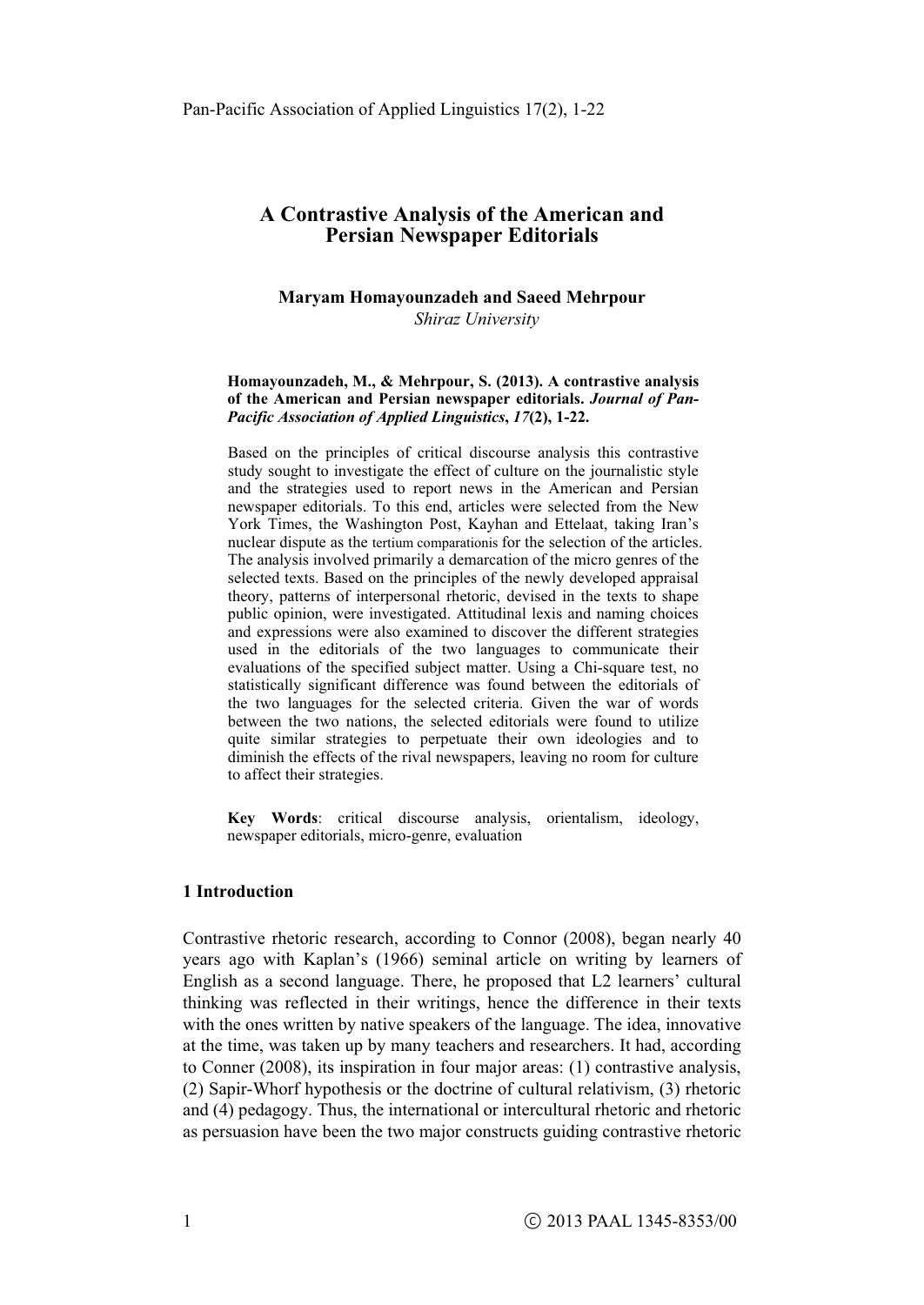inquiries throughout decades. Whereas the first construct has its focus on multilingual writers, the second deals with the persuasion and influencing of the learners.

Since its introduction, contrastive research has undergone dynamic changes, as reviewed by Kaplan (2005) and Conner (2002; 2004). After the initial focus of the field on the expository essays of L2 learners for the identification of writing problems caused by L1-specific rhetorical strategies, the domain of contrastive studies was expanded to include genre-specific analyses, which came to acquire an important status in the field. Bahatia's (1993) analysis of genre in a professional setting, Conner, Davis and De Ricker's (1995) cross-cultural analysis of job application letters, the study of editorial letters by Flowerdew and Dudly Evans (2002), the exploration of school books by Ansary and Babaii (2002) and Ph. D dissertations by Bunton (1999) are among the influential research conducted on genre analysis.

These studies produced findings that explain the characteristics of the processes and products of specific genres. Such findings indicate, for instance, that the Japanese and Chinese tend to be more indirect than the Americans in their writings. Recognizing rhetorical patterns as an essential component of language, these studies had their major focus on textual or structural regularities with regard to specific genres. They further revealed that rhetorical patterns are arbitrary, rule-governed and socially constructed and transmitted. Contrastive rhetoric research also shows that rhetorical structures differ between languages and cultures and that these differences are dynamic, as they change harmoniously with the society (Wang, 2007).

Implicit in this latter result of contrastive research is the concept of genre as "a socially ratified way of using the language in connection with a particular type of social activity" (Fairclough, 1989). Genres are then "the effects of the action of individual social agents acting both within the bounds of their history and the constraints of particular contexts, and with a knowledge of existing generic types" (Kress, 1989, p. 10). Therefore, in Fairclough's (1989) terms, genres are a tension between centripetal and centrifugal elements, with the centripetal elements referring to the conventionalized language codes and order of discourse within a conventionalized setting. Centrifugal elements on the other hand come from the specificity of particular situations of text production, the "specific communicative goals of a disciplinary or social institution, which give rise to stable structural forms by imposing constraints on the use of lexicogrammatical as well as discoursal resources (Bhatia, 2004, p. 23).

Newspaper editorials as an autonomous genre have been the target of the analysis of several scholars. Dantas-Whitney's (1989) comparison of English and Portuguese newspaper editorials was among the first studies in the field. Beyond introducing such textual elements as nominalization, use of prepositions, third person singular pronouns and locative verbs, the study revealed that English editorials used more formal styles and nominalization,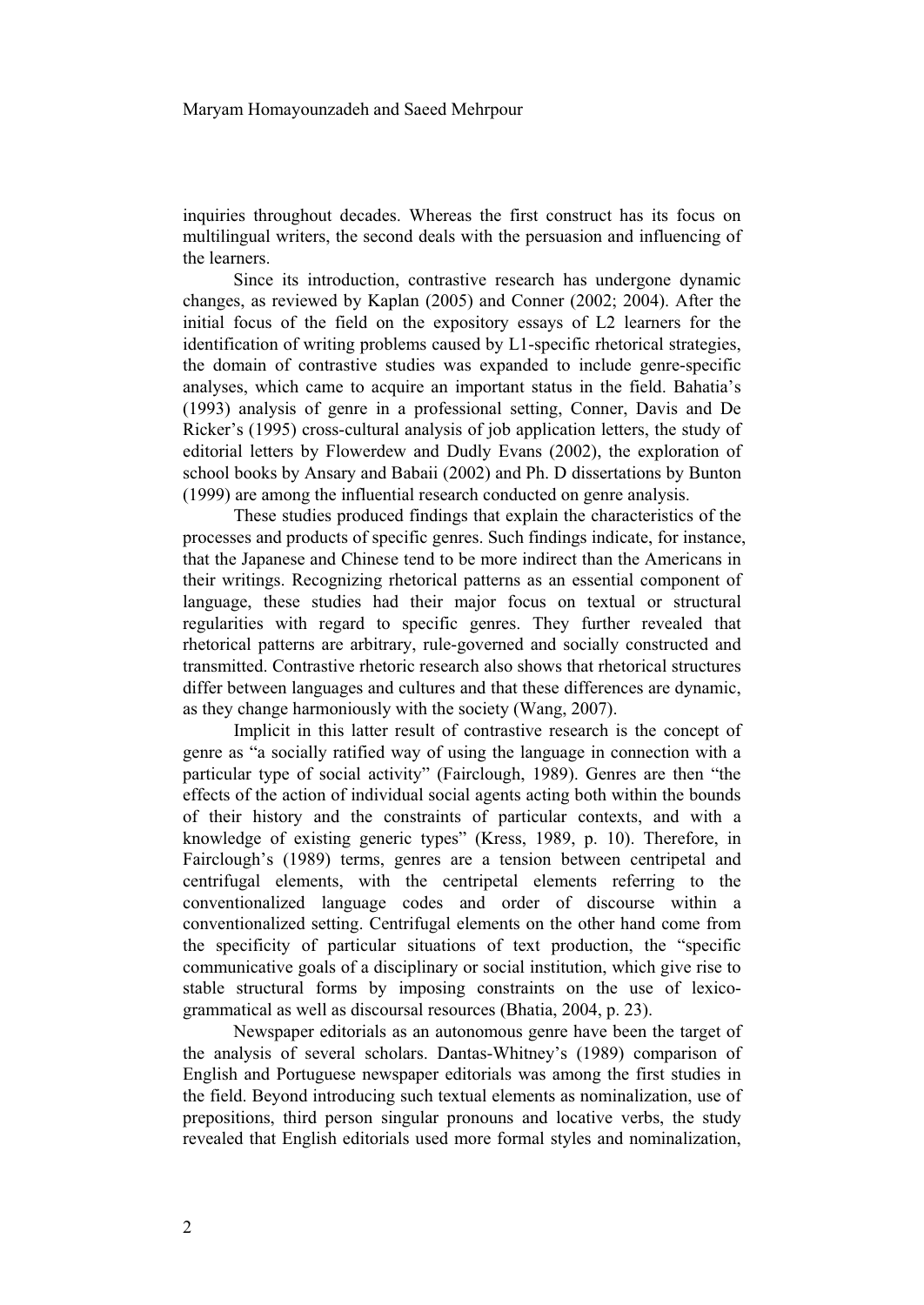as compared to those of the Portuguese, which were replete with more personal aspects of texts such as third person singular pronouns and locative verbs.

Focusing on the structural analysis of newspaper editorials, Bolivar (1994) introduced a 'minimum unit of textual analysis' called 'triad', which consisted of three distinct elements, namely the Lead, Follow and Valuate, each performing a particular function in the text. Lead, as she elaborated, introduces the content and the orientation, the Follow responds and the Valuate closes the article with an evaluation. The study, while confirming the existence of the three-part structure in 23 editorials, refused to introduce the triad as a universal characteristic of the newspapers in all languages.

Riazi and Assar (2001), however, investigated the findings of Bolivar (1994) in 60 newspaper editorials culled from six currently published Persian editorials. The results of their study confirmed the existence of the same unit of interaction in Persian newspapers.

In the same vein, Ansary and Babaii (2005) analyzed English newspaper editorials to determine their actual rhetorical patterns of text development. They introduced Run on Headline (RH), Addressing an Issue (AI), Argumentation (A) and Articulating a position (AP) as the four obligatory structural or rhetorical elements of English newspaper editorials.

Later in a separate study, Ansary and Babaii (2005) analyzed English newspapers written by Iranian, Pakistani and English writers. Their study aimed, on the one hand, to investigate the macro-generic structures of English newspapers and on the other hand to determine whether there existed any cross-culturally significant difference within the genre. The study suggested that statistically, there is no significant difference in terms of rhetorical elements of structure between editorials written by (non) native editorial writers in whatever sociocultural or sociopolitical context they are produced or disseminated. Common in all were a Run on Headline (RH), Addressing an Issue (AI), Argumentation (A) and Articulating a position (AP), which they had previously identified as the main structural patterns of English newspapers.

Katajamaki and Koskela (2006) analyzed the rhetorical structure of English, Swedish and Finnish business newspapers, based on a modification of Van Dijk's model of rhetorical structure, which consisted of three main elements:

- 1. The introduction section dealing with the event or a critical state of affairs.
- 2. The intermediate section (dealing with the consequences of the event and the analysis) divided into two stages: intermediate stage and solution stage.
- 3. Coda divided into two stages: conclusion and moral.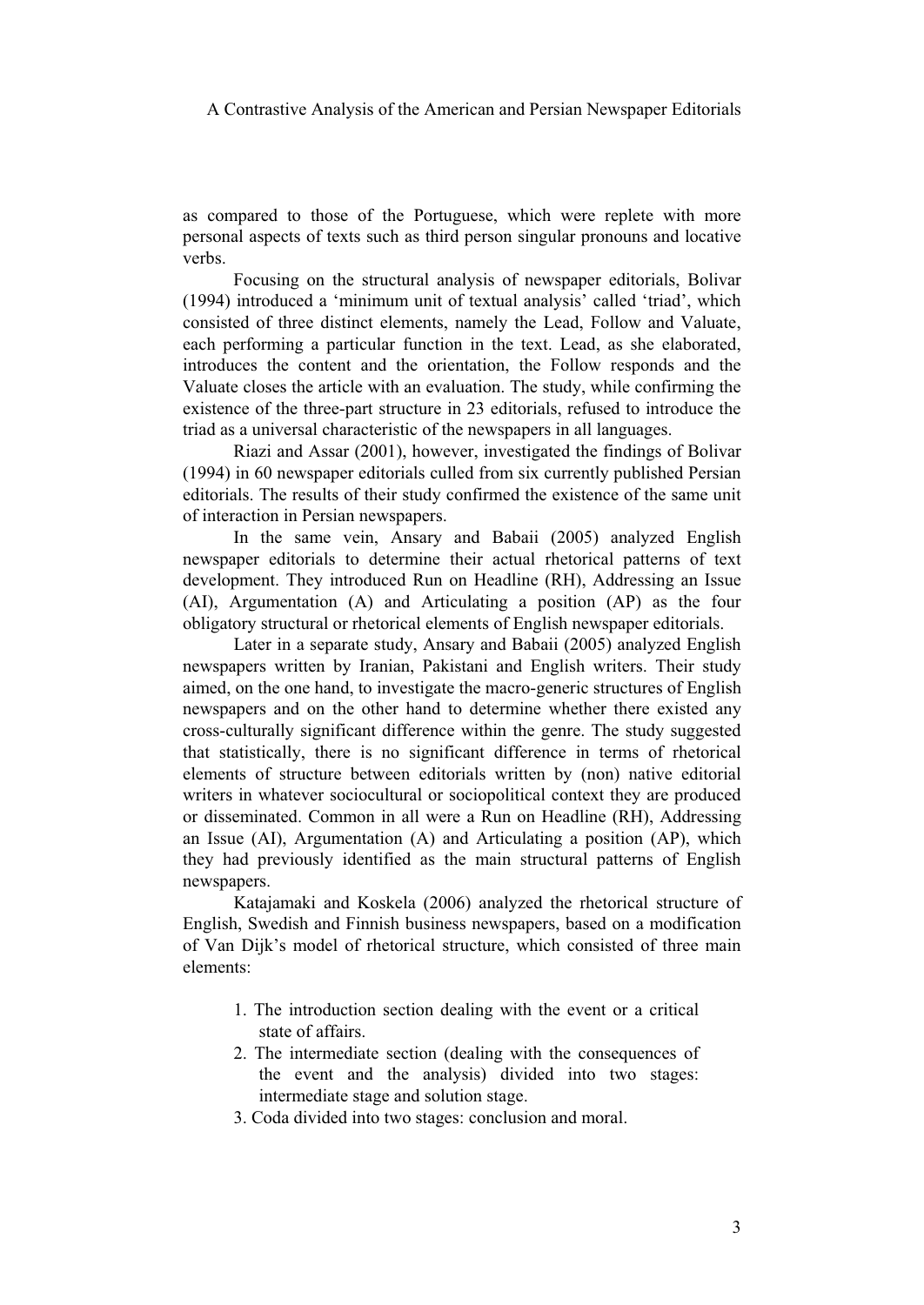The findings of the study revealed that the proposed model was the common structural pattern followed in most of the editorials. This brought the researchers to the same conclusion as Ansary and Babaii (2005) that newspaper editorial in general is a unified genre, regardless of the type of journalism in which it occurs. The only variation, they claimed, was in the solution and moral stages of the rhetorical structure of editorials.

However, with their study focusing exclusively on business editorials, such a generalization about editorials in general sounds quite unjustified, particularly when considering Wang (2007), who narrowed down the scope of the study, focusing on newspaper commentaries as a micro genre. Chinese and Australian newspapers were compared in the study. The results suggested that in Chinese newspapers, the use of explanatory commentaries, marked by diversity and individual characteristics of the writers, was more prevalent. Australian newspapers on the other hand relied more on 'media argumentative' commentaries, which were more convergent, as their rhetorical structure was concerned.

Bonyadi (2010) also restricted the scope of his investigation, focusing on the variations in different types of editorials. The study brought under scrutiny the schematic structures of editorials of criticism in American and Iranian English language newspapers. Analyzed in the study were the triads of introduction, body and conclusion, for the identification of their moves and the specific communicative functions they served. Similar to the previous studies, the researcher found little difference among the examined articles regarding their rhetorical structures. However, confirming Wang (2007), the results revealed that what differed in the editorials under study was their degree of directness.

The degree of directness, which in the findings of Bonyadi (2010) was found different in the American and Persian English newspapers, could be attributed to the difference in directness between the individualist and collectivist cultures, ascribed to the two nations, respectively. However, given the focus of the study, restricted on rhetorical structures, no attention was given to the other influences culture could have on the journalistic strategies used in the newspaper editorials of the two languages, and this is, in fact, the gap which the present study aims to fill.

#### **2 Literature Review**

Mass communication, nowadays, plays a very significant role in the society. The press, in particular, as a means of mass communication and a form of discursive practice has acquired significant influence (Fairclough, 1989; Van Dijk, 1988). As a consequence, a considerable amount of research has been conducted, analyzing the language of the newspaper editorials from a variety of perspectives (Bolivar, 1994; Flower, 1991; Van Dijk, 1992; Wang, 2007). Several studies, in this regard, have investigated the ideological functions of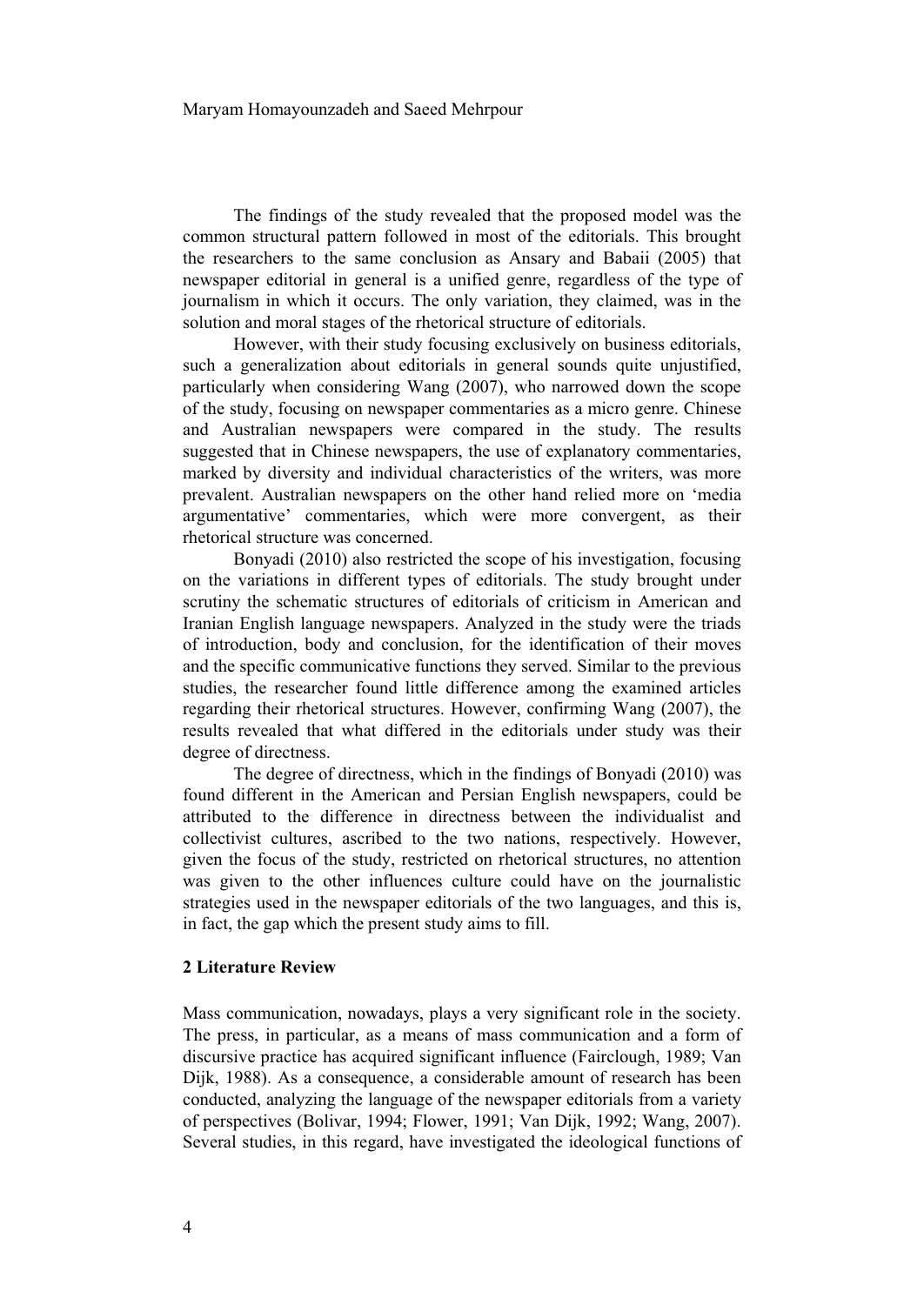the news media. Ideology is defined here as the symbolic systems of thought that serve to maintain and stabilize particular power relations (Fairclough, 1998; Van Dijk, 1998). In other words, ideologies are "the mental frameworks, [i.e.] the languages, the concepts, categories, imagery of thought, and the systems of representation" (Hall, 1996, p. 26).

The past quarter century of scholarship on public opinion has shown that the way elites represent their communication in mass media can significantly affect the attitude of the citizens (Chong & Druckman, 2007). Herman and Chomsky (as cited in Izadi & Saghaye-Biria, 2007, p. 142) argue that the media define people's norms and beliefs according to the social, economic and political interests dominating the state. Thus, the media mobilize the public to support the social interests of the elite. Gitlin (2003) asserts, "in liberal capitalist societies, no institution is devoid of hegemonic functions and none does hegemonic work only" (p. 254). He regards such influential media as the networks and the major print media as part of the corporate elite, committed to the maintenance of the existing system. Bennet (1990) introduced the concept of 'indexing' suggesting that the news media limit their coverage of events and issues to elite views.

One of the most significant works conducted on the editorials from this point of view is that of Flower (1991), which is based on the assumption that " the 'content' in the editorials is not facts about the world, but in a very general sense 'ideas'" (Flower, 1991, p.1). Based on the principles of critical discourse analysis, Flower proposed a critical framework in which editorials are studied in terms of three discourse participants: the source, the addressee and the referent; i.e. the 'I', 'you', 'he/she/they'. In a similar vein, Van Dijk (1998) defined the concept of ideology from a socio-cognitive point of view, contending that the editorials and the "op-ed" articles in the press are opinions and ideologies, which involve mental representations. To study newspaper editorials, he proposed a model, integrating the production, as well as the interpretation of discourse. His theoretical framework constitutes three main factors, namely the social functions, cognitive structures, and discursive expressions and reproductions. Unlike Fowler's emphasis on linguistic strategies of beliefs and values, Van Dijk paid more attention to the production and interpretation of texts; and in his model, ideology is accorded a more important position and has the function of polarizing in and out groups (Lihua, 2009).

Viewing the constructive role of the editorial as a public and political discourse through which a kind of power or force is wielded, Lihua (2009) employed a model of discourse analysis to include the constructive role of evaluation to help elucidate how power is constructed and negotiated in editorial discourse. The model involved evaluation of both attitude and modal expressions and was adopted as a base to analyze and evaluate China Daily newspapers. A similar model will be employed in the present study to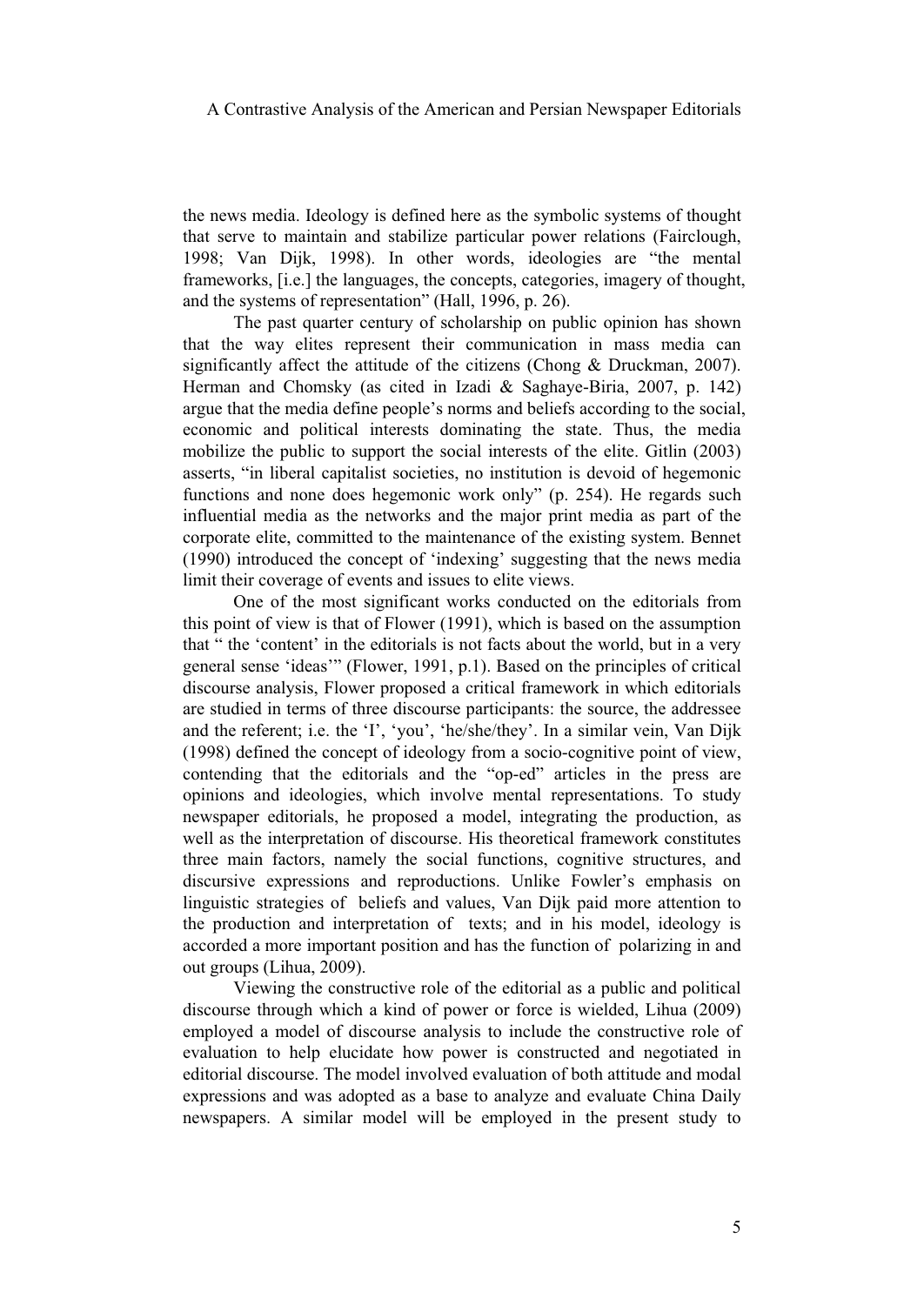analyze and compare the difference(s) in the approaches taken in Iranian and English newspapers to form public ideologies.

In spite of the critical role of language in media to frame the pubic ideology and perpetuate beliefs that promote the interests of those in power, a few studies have critically analyzed the language of newspapers, particularly in Persian, to determine the ideological concepts in them. Izadi and Saghaye-Biria (2007) through a critical discourse analysis identified the themes of Orientalism in three American newspapers. They further revealed the linguistic, stylistic and argumentative maneuvers employed in the studied newspapers to selectively frame the issues around Iranian nuclear dispute. Still unnoticed in this study were the ideologies Persian editorials perpetuate and the specific strategies they employ to that end. To fill this gap in the literature and further to determine the extent to which journalistic strategies in reporting news are under the influence of culture, the current investigation was conducted.

#### **2.1 Statement of the problem**

Newspaper editorials, as the studies conducted so far reveal, seem to follow a universal pattern so far as their rhetorical organization is concerned. In other words, culture, as the studies suggest, does not seem to be a determining factor in the rhetorical structure of texts written in the genre. Disregarded, however, in the field, as pertaining the English and Persian editorials, is the effect of culture on the way the news is reported in the two languages, and thus the different strategies used in the two languages for the formation of ideologies in the readers.

#### **2.2 Objective of the study**

The aim in this study was to investigate the specific approaches taken in the Persian and English editorials to frame the public ideologies. In addition, given the claim that newspaper editorials form a universal genre, following identical rhetorical structures, the study sought to determine whether cultural differences affect the particular approaches taken in the editorials of the two languages, which according to Kaplan (1966) belong to different rhetorical groups, direct and oriental, respectively. Given the political clashes between the two nations, the study investigated the Oriental and anti-Oriental ideologies represented in the newspapers of the two languages. To this end, four newspapers were selected, two in each language, from among the most highly circulated ones. The texts were analyzed primarily in terms of the micro genres in which the news occurred and further for the patterns of interpersonal rhetoric they devised to construct and shape public opinion. The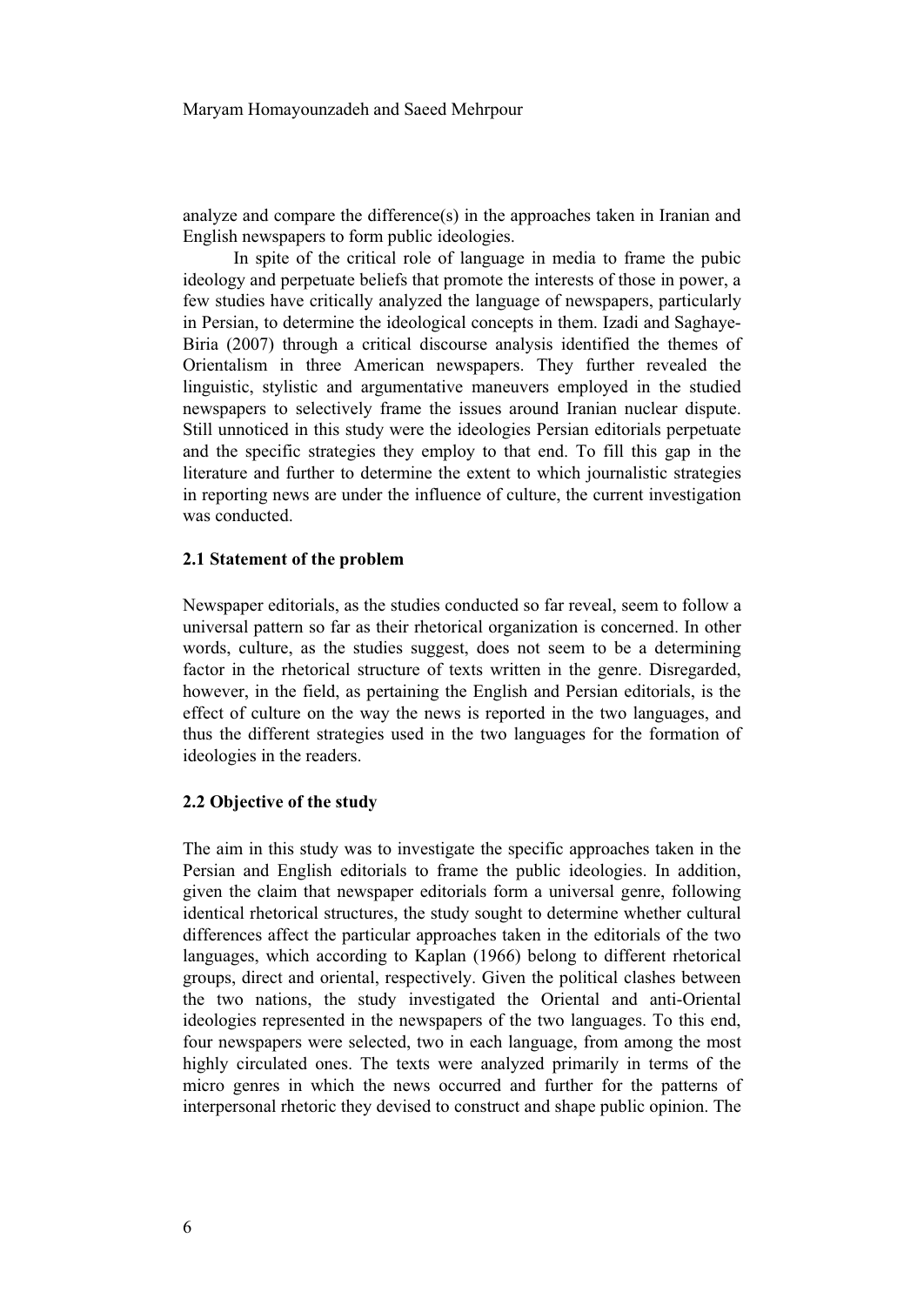analysis followed the particular purpose of consciousness raising, rather than 'gunning for the media', to use Flower's (1991) words.

## **2.3 Significance of the study**

The significance of the study is revealed as considering the critical role of the news media in the society. Editorials, as Henry and Tator suggest, are the expressions of "the broadest ideological stance of the newspaper's owners and managers" (as cited in Izadi, Saghaye-Biria, 2007, p. 141). Editorials, unlike the news discourse, are "conversations among a society's power elites with the public being less of an addressee than spectators". The significance of the study is further highlighted given the role of the media in framing the public opinion (Chong & Druckman, 2007).

## **2.4 Research questions**

- 1. In what micro genre(s) do(es) Persian news articles most predominantly occur?
- 2. In what micro genre(s) do(es) the American news articles most predominantly occur?
- 3. What strategies do American newspapers use to frame the public opinion?
- 4. What strategies do Persian newspapers use to frame the public opinion?
- 5. Do cultural differences have any significant effect on the way news is reported in the two languages?

#### **3 Research Method**

#### **3.1 Data collection**

For the purpose of this study, two American and two Persian newspapers were selected. New York Times and the Washington Post were the American sources and Kayhan and Ettelaat the Persian ones. Selections were made for a number of reasons. Regarding the American newspapers, the New York Times serves as an intermedia agenda setting function for other news sources, particularly with regard to the coverage of international issues and events (Golan, 2006). The Washington Post, though not a national newspaper, is the leading newspaper in the nation's capital (Audit Bureau of Circulation, 2006). Among the Persian sources, Kayhan and Ettelaat were selected because they are among the most highly circulated newspapers, with Ettelaat being the oldest Persian newspaper and Kayhan, the one directly under the supervision of the Supreme Leader of Iran (Wikipedia).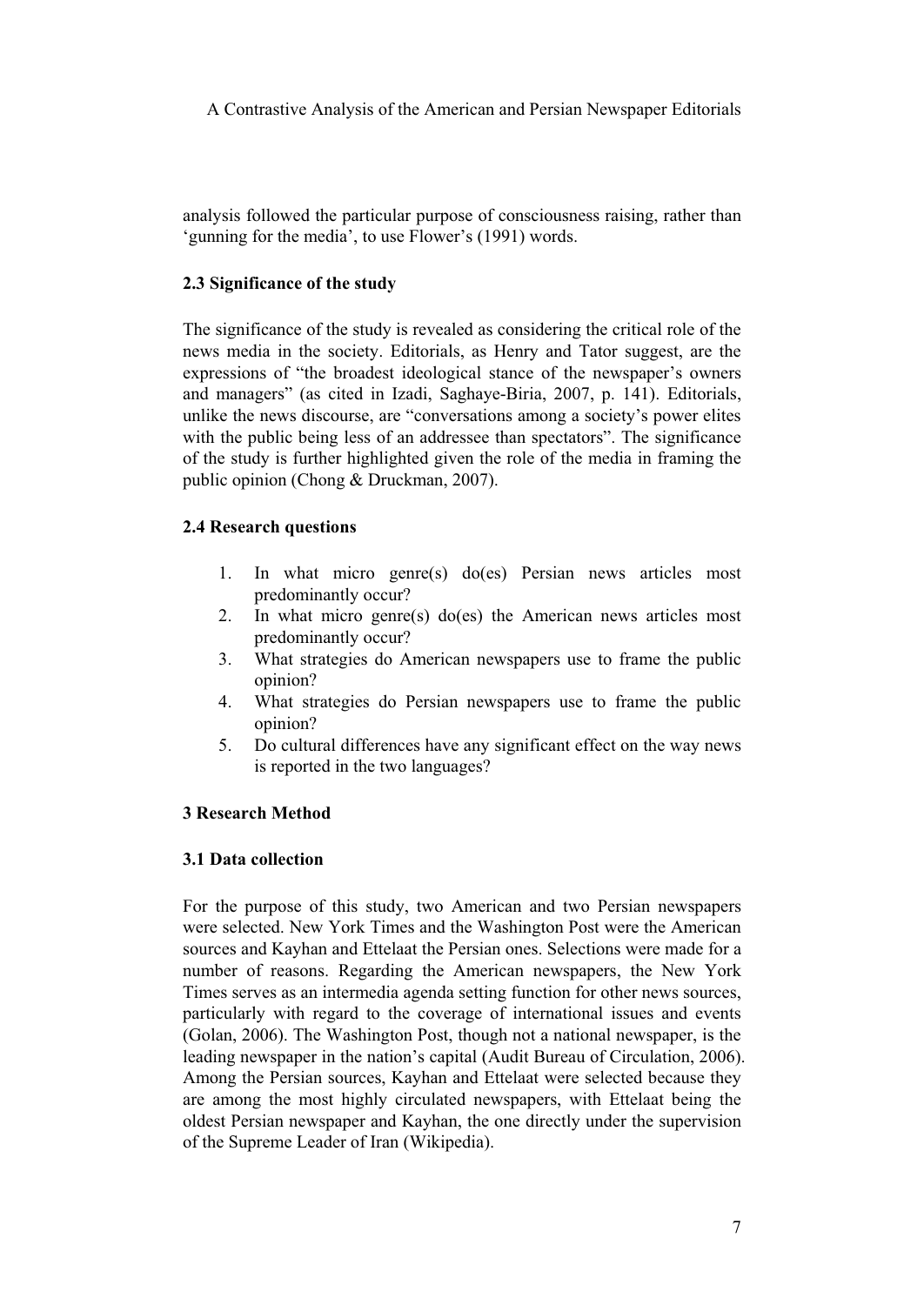To establish a tertium comparationis at the newspaper level, articles were selected from the four sources discussing similar issues about Iranian politics, particularly its nuclear programs.

#### **3.2 Data analysis**

Following the principles of critical discourse analysis, this study aimed to investigate the differences between English and Persian editorials in the way they report the news and thus the different approaches they adopt in the formation of public ideologies. To this end, primarily based on a rough reading of the texts and more importantly following the categorization of expositions and media commentaries set forth by Martin and Peters, Hoey, and White (as cited in Wang, 2007, p. 89), the newspaper commentaries were classified into micro-genres based on the social functions they served. Table1 presents the micro-genres and their social functions.

| r unctions  |                                                     |                                                          |  |  |
|-------------|-----------------------------------------------------|----------------------------------------------------------|--|--|
| Micro-genre |                                                     | <b>Functions</b>                                         |  |  |
| Media       | Explanatory                                         | To explain what/how/why                                  |  |  |
|             |                                                     |                                                          |  |  |
| Exposition  | Exposition                                          |                                                          |  |  |
|             | Argumentative                                       | To persuade that something is the case                   |  |  |
|             |                                                     |                                                          |  |  |
|             | Exposition                                          |                                                          |  |  |
|             | Hortatory                                           | To persuade that something should be the case            |  |  |
|             |                                                     | or should be done                                        |  |  |
|             | Exposition                                          |                                                          |  |  |
|             | Problem/Solution                                    | To illustrate a problem and propose solutions to         |  |  |
|             |                                                     | it                                                       |  |  |
| Media       | To question, argue against or challenge an existing |                                                          |  |  |
| challenge   | opinion on an existing issue of public interest     |                                                          |  |  |
|             |                                                     |                                                          |  |  |
| Media       |                                                     | To survey or present (at least) two opinions on an issue |  |  |
| discussion  | of public interest                                  |                                                          |  |  |

Table 1. Micro-genres in Newspaper Commentaries and their Social Functions

Having identified the micro-genre of each text the frequency was estimated in each newspaper, and using a Chi-square test, the preferred model of persuasion in each language was determined. The analysis further involved Lihuna's (2009) attitude evaluation in an attempt to identify and compare the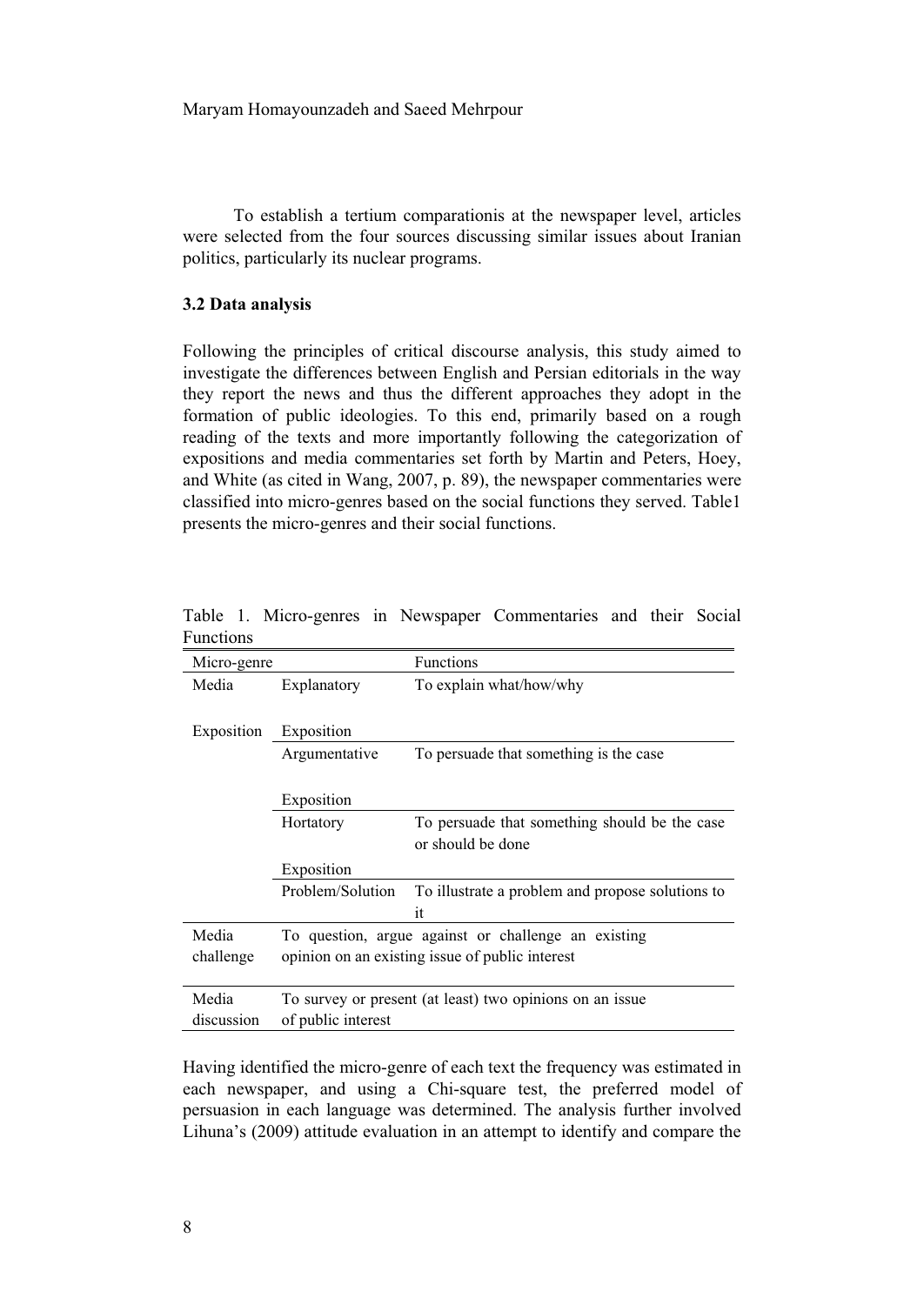normalizing techniques used in the editorials of each language to most effectively influence their intended audience. The examination of attitudes involved the appraisal approach suggested by Martin (2000). The naming and lexical choices were taken as a clue to the writer's attitude (Izadi & Saghaye-Biria, 2007).

# **3.2.1 Attitude analysis**

According to Lihuna (2009), attitude in the editorials is mainly focused on judgment and appreciation, corresponding to the fact that editorials aim to comment on behaviors and events. Among the types of judgment, social esteem of capability and social sanction of propriety occur most frequently. The former is used to praise people's achievements and the latter is normally employed to severely criticize people. Lihuna (2009) contended that editorial writers mainly prefer to use explicit appreciation of things and events and implicit judgment of behavior. However, to what extent this tendency is a matter of cultural inclination was the issue left untouched in the preceding studies, which the present research sought to investigate. To this end, judgments were analyzed in the selected texts in terms of capability, propriety and valuation.

#### **3.2.2 Judgment: Capability**

Judgment of capability can be positive or negative, and this kind of judgment can be either invoked or inscribed. An inscribed attitude is explicitly expressed in the text, whereas an invoked appraisal or an evaluative response can only be projected with reference to events or states (Martin, 2000b).

# **3.2.3 Judgment: Propriety**

As in Lihua (2009), this research also finds judgment of propriety as manifested in the selected editorials. This category is used to describe one of the characteristics of persons. It belongs to the category of social sanction and seeks to answer the question 'is he or she beyond reproach?'

#### **3.2.4 Appreciation: Valuation**

Valuation, unlike capability and propriety, relates to things and events rather than people. In other words, social value or valuation is a kind of category of appreciation concerned with situations, objects, processes or events.

Concerning the representation of attitudes, Lihuna (2009) suggested, editorials either represent them directly as authorial attitude or attribute them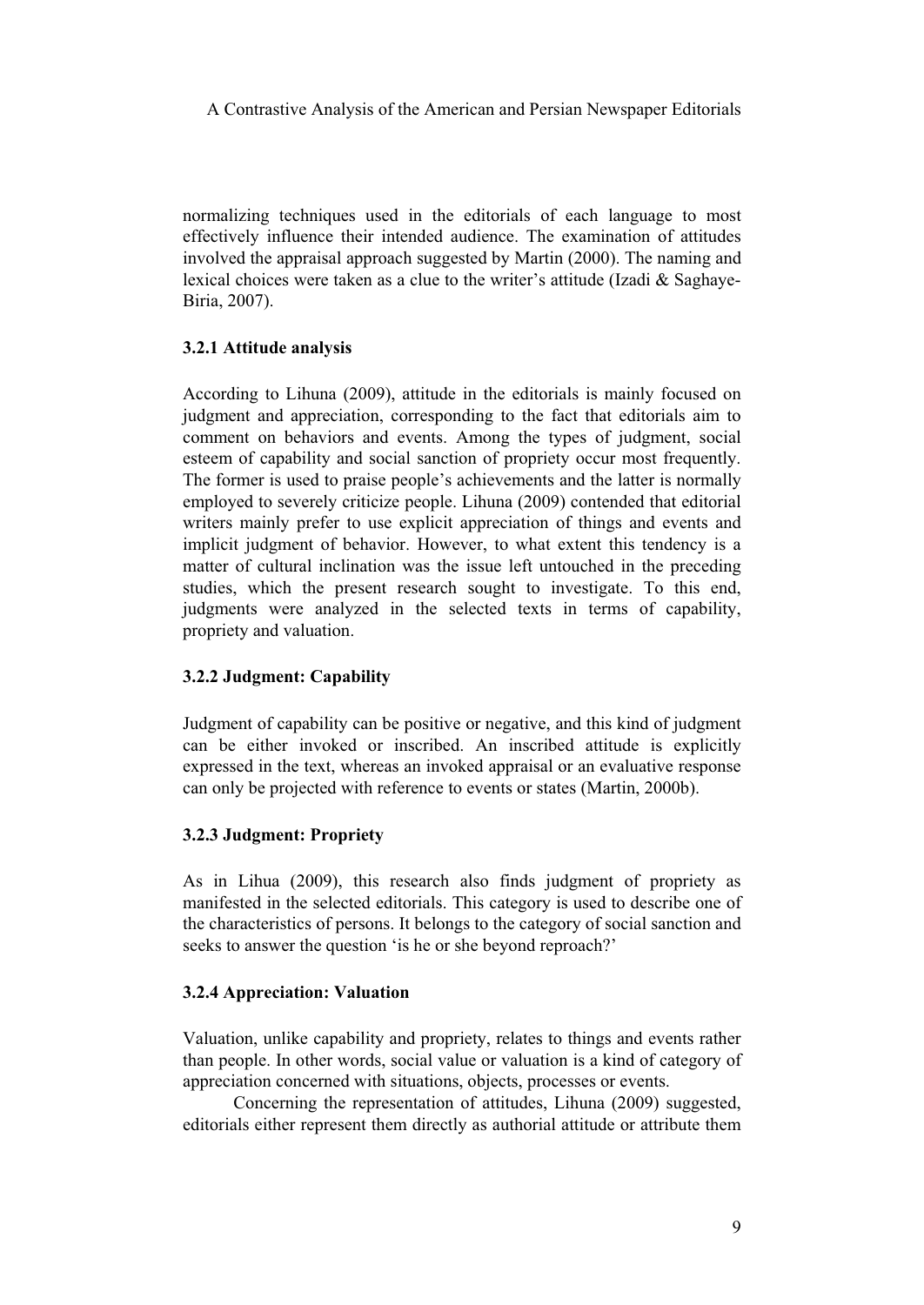to other sources. This involves in textual representations, as Fairclough (1989) contends, the use of Direct Discourse (DD), Indirect Discourse (ID) or Free Indirect Discourse (FID), where the secondary discourse appears without being explicitly marked as such and seems to be primary speech. Nevertheless, in most cases, Lihuna (2009) indicated, attitude is unmediated and so, with the author as the only source, the authority of the editorial is enhanced. Therefore, in investigating the effect of culture on the journalistic strategies used in each language, the preferred mode of discourse, DD, ID or FID, was also taken into account in this study as another criterion for the analysis of the texts.

Further indicative of editorial attitudes were the lexical items and naming choices in the texts, which were analyzed to determine the ideological affiliation of the selected newspapers and more specifically the directness or indirectness of their preferred approach in expressing their attitudes and judgments. As Flower and Kress (as cited in Izadi & Saghaye-Biria, 2007, p. 149) suggest, "the different possibilities [of naming] signify different assessments by the speaker/writer of his or her relationship with the person referred to or spoken to, and of the formality or intimacy of the situation".

#### **3.3 Analysis of lexical and naming choices**

Different alternatives for naming include extreme formality observed, for instance, in the use of complete, unabbreviated title of an official, as in "President Mahmoud Ahmadinejad", neutral naming choice, as in Mr. Ahmadinejad, or naming choices that reflect the user's bias (Izadi & Saghaye-Biria, 2007).

Having analyzed the attitudes in the data, a frequency was counted of the number of the preferred strategies used to form ideologies in either of the two languages. A Chi-square test then determined whether there existed any statistically significant differences between the two languages in this respect.

#### **4 Results and Discussion**

#### **4.1 Analysis of micro-genres**

#### **4.1.1 American news articles**

The American set of data comprised 26 articles culled from the New York Times and Washington Post newapapers. The micro genres found in the American data appears in Table 2 below.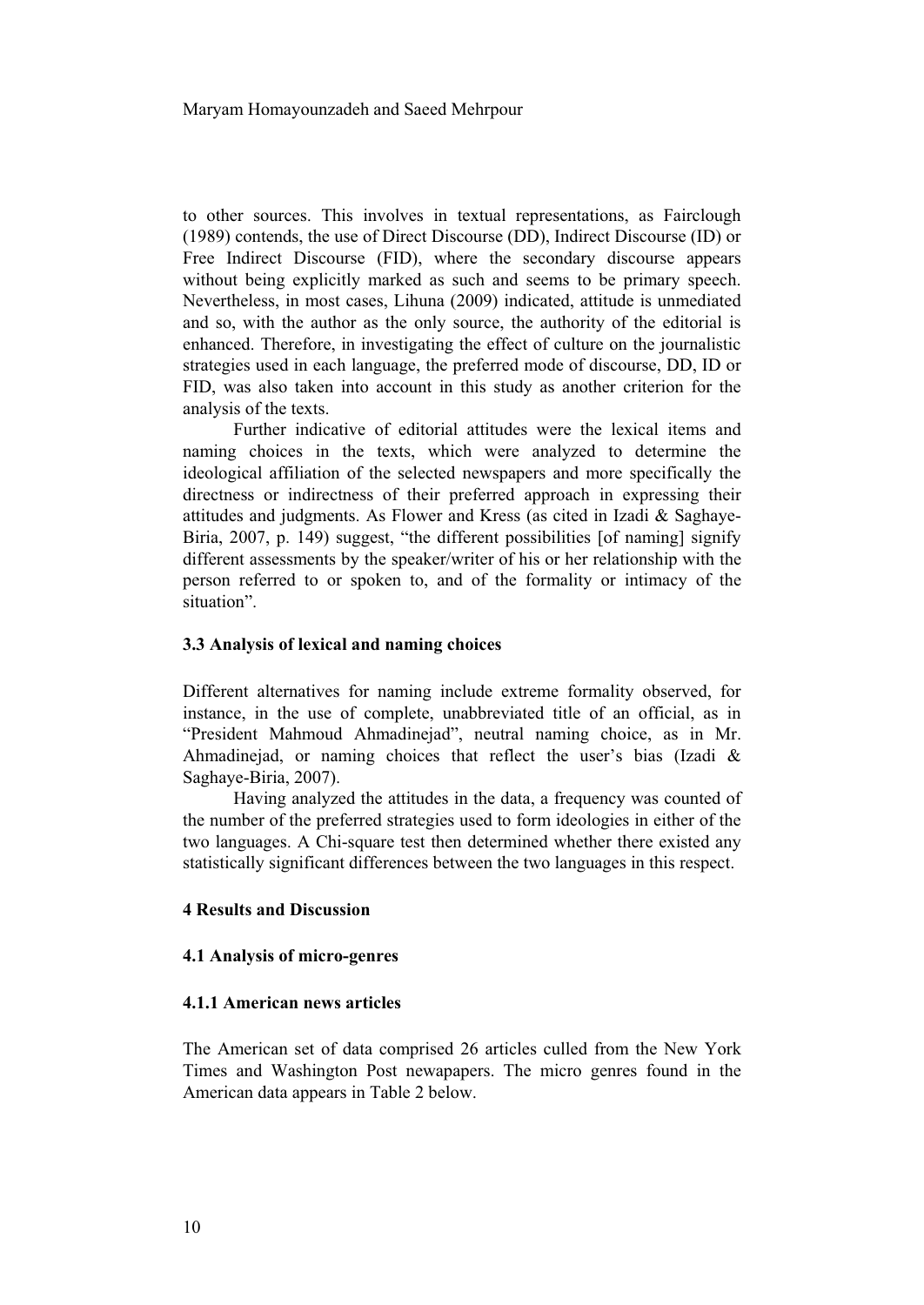| Micro-     | Media Exposition |             |          | Media   | Media   |          |
|------------|------------------|-------------|----------|---------|---------|----------|
| genre      | Explanato        | Argumentati | Hortator | Proble  | Challen | Discussi |
|            | ry               | ve          |          | m/      | ge      | on       |
|            | Expositio        | Exposition  | Expositi | Solutio |         |          |
| Newspap    | $\mathbf n$      |             | on       | n       |         |          |
| er         |                  |             |          |         |         |          |
| <b>NYT</b> |                  |             |          |         |         |          |
| WP         |                  |             |          |         |         |          |
| Total      |                  | ٠7          |          |         |         |          |

Table 2. Micro Genres in the American Newspapers

As the results indicate, among the American articles analyzed in this study, most of the texts fall either into the media of argumentative (17 out of 26) or exposition genres (8 out of 26). The argumentative micro-genre aimed to establish a claim about Iran's nuclear programs. Typical rhetorical structure of such texts can be defined as Thesis  $\land$  Orientation  $\land$  Arguments  $\land$ Conclusion (Wang, 2007). This generic structure was most prevalently observed among the top news in the newspapers reviewed. As an example, one of the most recent of such articles, appearing in New York Times (February 15, 2012), will be analyzed below. A very similar article had appeared in Washington Post under the title "Iran threatens to cut some oil exports to Europe, touts nuclear advances", hence its selection to be analyzed for the aim of this study.

The article so started: "*A string of aggressive gestures by Iran this week-assassination attempts on Israelis living abroad, that were attributed to Tehran, renewed posturing over its nuclear program and fresh threats of economic retaliation-suggest that Iranian leaders are responding frantically and with increasing unpredictability, to the tightening of sanctions by the West*". Presupposing that Iran has been the cause of such assassinations, the article went about supporting the thesis (claim) that such frantic reactions had been due to the tightening of sanctions by the West. The first argument, provided to support the thesis was a quotation from Muhammad Sahimi, an analyst and a professor at the University of Southern California, asserting that "*Iran is saying, 'If you hit us, we will hit back, and we are not going to sacrifice our nuclear program'.*" Further confirmation was provided by referring to Catherine Ashton and Victoria Nuland. The conclusion to the article was a citation from Benjamin Natanyahu indicating that all countries should "*draw red lines against Iranian aggression*".

Prevalent among the OPED articles, however, was the micro genre of hortatory exposition, intending to coax the readers to accept the decisions they claim should be made about Iran's nuclear program. In this micro genre the writers followed the rhetorical structure of Thesis  $\land$  Thesis Reiteration  $\land$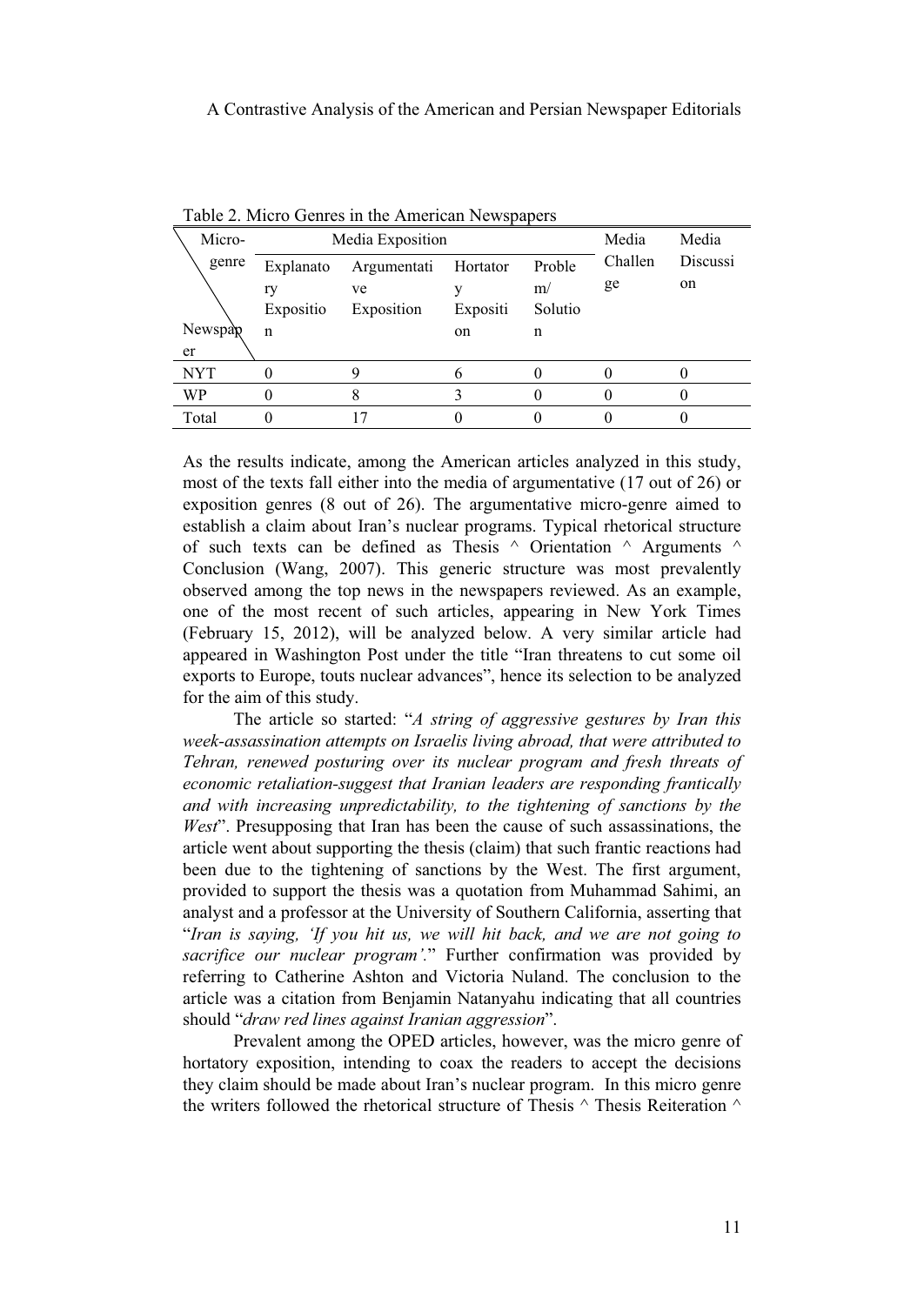Arguments  $\wedge$  Conclusion. For further clarification of the point, an article will be analyzed below from the New York Times (February 2012).

The article, entitled "Achilles' Heel", started with the thesis that "*Iran's foothold in Syria enables the mullahs in Tehran to pursue their reckless and violent regional policies–and its presence– there must be ended*". This was the point to which the writer intended to take the readers; to admit Iran's threatening position in Syria and to conquer that exiling them from the country is the best solution to their awakening. To this end, several arguments were made to convince the audience. "*Ensuring that Iran is evicted from its regional hub in Damascus would cut off Iran's access to its proxies (Hezbollah in Lebanon and Hamas in Gaza) and visibly dent its domestic and international prestige, possibly forcing a hemorrhaging regime in Tehran to suspend its nuclear policies. This would be a safer and more rewarding option than the military one*". Having convinced the reader to see this scenario as a daydream, through such arguments, the article concluded that Syria has created a third option and that they do not have the luxury of ignoring it.

As the analysis suggests, persuasion was a common denominator of all the American articles analyzed about Iran's nuclear program, thus making Argumentative and Hortatory micro genres the main genres to which the texts could be assigned. None of the articles reviewed was categorized as explanatory exposition, problem and solution, media challenge or discussion. Moreover, Direct and Indirect Discourse were the major types of discourse appearing in the articles, and where ID was used, a full address was given to the source.

# **4.1.2 Persian news articles**

For the purpose of this study, 26 Persian articles were analyzed to identify the micro-genres that occurred in the texts. Table 3 summarizes the results of this analysis.

| raores, miero gemes in i ersian riemspaper rificies |                  |             |          |         |         |          |
|-----------------------------------------------------|------------------|-------------|----------|---------|---------|----------|
| Micro-                                              | Media Exposition |             |          |         | Media   | Media    |
| genre                                               | Explanato        | Argumentati | Hortator | Proble  | Challen | Discussi |
|                                                     | ry               | ve          |          | m/      | ge      | on       |
| Newspap                                             | Expositio        | Exposition  | Expositi | Solutio |         |          |
| er                                                  | n                |             | on       | n       |         |          |
| Kayhan                                              |                  |             |          |         | 10      |          |
| Ettelaat                                            |                  |             |          |         |         |          |
| Total                                               |                  |             |          |         |         |          |

Table3. Micro-genres in Persian Newspaper Articles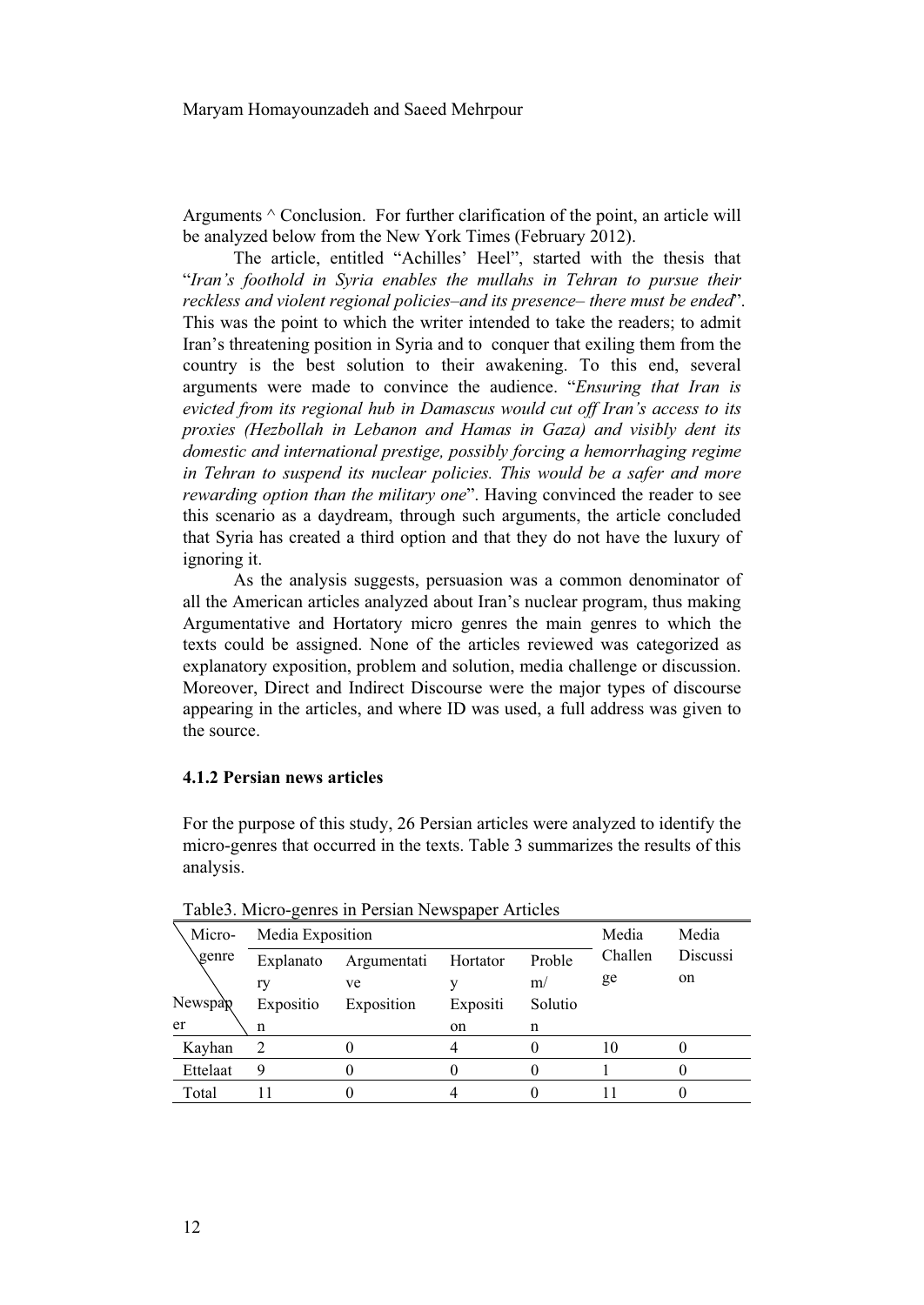As can be seen in the above table, the analysis showed that the predominant micro genres used in these Persian commentaries are 'explanatory exposition' (11 out of 26), 'hortatory exposition' (4 texts) and 'media challenge' (11 texts). Within the explanatory genre, the authors' personal voices did not appear widely within the texts, as a result of the frequent use of IF discourse, giving a sense of non-involvement to the topics under discussion. A topic was introduced at the introductory section of the articles, specifying at the same time the orientation of the editorials. Two different approaches were observed regarding the organization of the information within the body paragraphs of the texts. In some texts, an account was provided of the reactions of different authorities or opposing groups and countries, while in some others a narration or recount of past events formed the body of the texts. Concerning the concluding section, Persian explanatory expositions ended, establishing further the government's standpoint, which was determined in the introduction. Such texts seemed to follow the aim of informing the public of the new political issues, while reminding them of the past or exposing them to various reactions to them.

'Media challenge' was the other dominant micro-genre found in Persian editorials. The aim in such texts was most typically to challenge a particular reaction or claim made by the Westerners against Iran. Having introduced the issue, the writers determined their orientation, or more specifically that of the government, given the absence of any personal pronouns in the texts. The thesis was then challenged through several rebuttals proposed, which was then followed by a confirmed antithesis, serving as the conclusion to the text. Thus, the rhetorical structure of Persian media challenge texts followed the basic pattern of Thesis  $\land$  Orientation  $\land$ Thesis challenged  $\land$  Rebuttals  $\land$  Antithesis.

Noteworthy in the analysis of the Persian data was the distinction observed in the preferred genre in the two newspapers. While most of the explanatory exposition genres were found in Ettelaat (9 texts), Kayhan adopted a more critical approach, writing most predominantly in the genres of media challenge (8 texts) or hortatory exposition (2 texts).

# **4.1.3 Contrastive analysis of micro genres in American and Persian editorials**

On analyzing the genre of newspaper commentaries on Iran's politics, specifically its nuclear programs, in the two social settings, it was found that American articles appeared most predominantly in the Argumentative and hortatory exposition, while Persian editorials occurred in the genres of media discussion and explanatory as well as hortatory exposition. American articles, in fact, appeared to aim in most cases to raise the audience against Iran's politics and nuclear programs, while their Persian counterparts, in the case of explanatory expositions, adopted a noninvolvement voice. This could be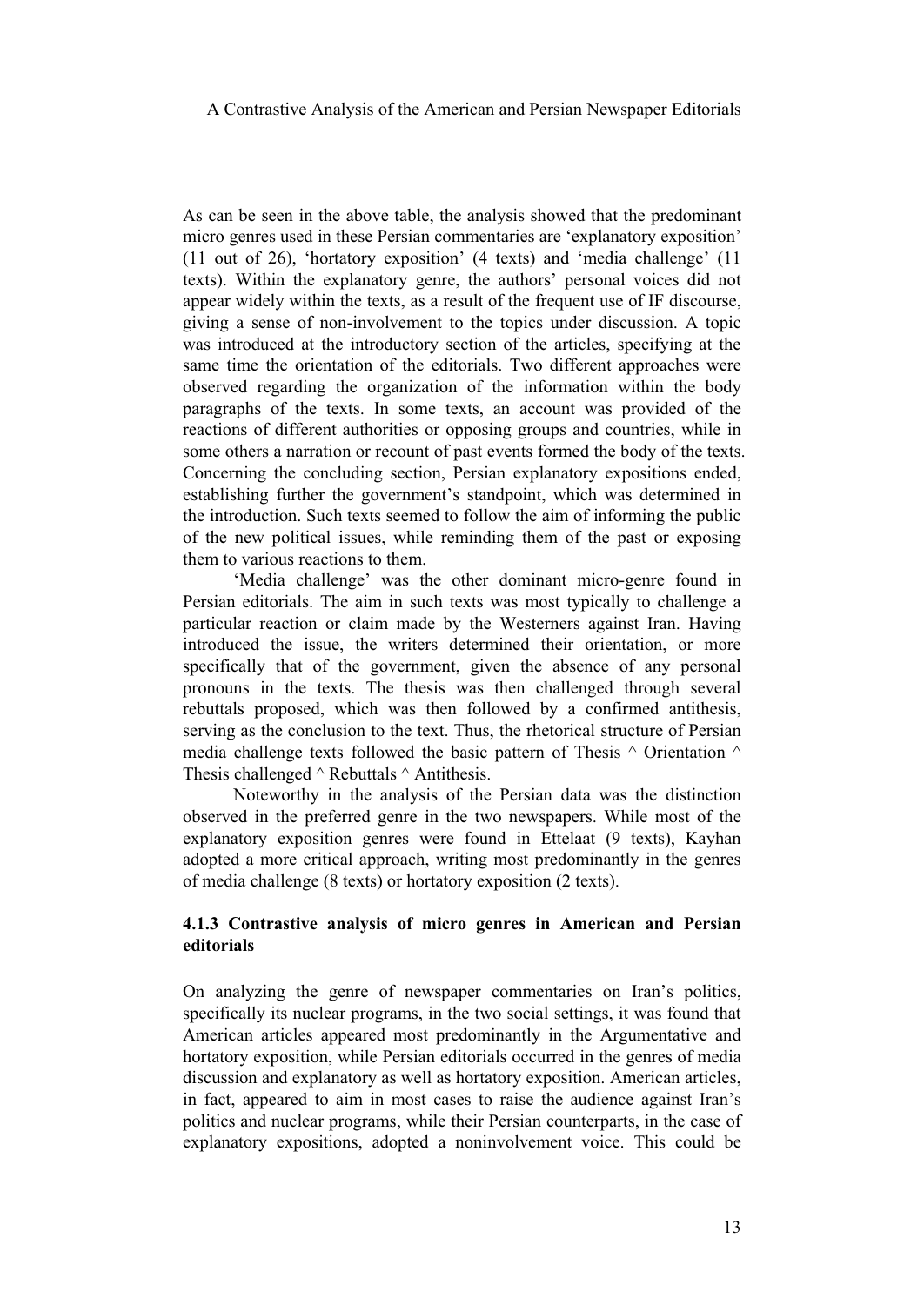attributed in part to the cultural differences of the two countries, with Iranians being regarded as more collectivist and indirect, in contrast to the individualist Americans who are deemed to be direct and explicit in their assertions. However, given the explicit valuation words used in Kayhan about the two countries, such a possibility becomes quite far-fetched. A Chaisquare test was run to determine whether the observed differences were statistically significant, the results of which showed no considerable difference ( $p < .05$ ). However, to better examine the effect of culture on the journalistic strategies of the two countries, used to foster their political ideologies, the data were analyzed to inspect any probable differences in the way attitudes were expressed in the editorials of the newspapers representing two cultures.

#### **4.2 Attitude analysis in American and Persian news articles**

Attitude was analyzed in the data in terms of the explicit or implicit judgments the two countries made about their own and each other's political deeds and purposes. Owing to the pressure of space, some of the most occurring examples will be discussed below.

#### **4.2.1. Valuation judgments in American editorials**

Parallel to the persuading micro-genre, American newspapers used to discuss against Iran and its nuclear programs, biased naming and lexical items were also adopted, explicitly attributing negative values to the Iranian government and its political intentions. Iran's government, oftentimes referred to as "mullahs" (New York Times, 2012; Washington Post, 2012), was argued as not to be trustworthy with nuclear technology:

"*Iran is saying 'If you hit us, we will hit back and we are not going to sacrifice our nuclear program*'." Iranian governmental activities have been manifested as aggressive and freaky, intended to enhance its control over the world: "*All nations should draw red lines against Iranian aggression". "Iraniancontrolled Hezbollah forces from Lebanon have joined in butchering Syrians who have risen up against Mr. Assad*" (New York Times, February 7 2012). "*As investigators unearthed new evidence implicating Iran in the attacks this week in Thailand, India and Georgia,…*" (New York Times, February 15 2012) "…*belligerent moves by Iran*…" (ibid). "Iran is intent on *assuring its hold on the country regardless of what happens to Mr. Assad*…"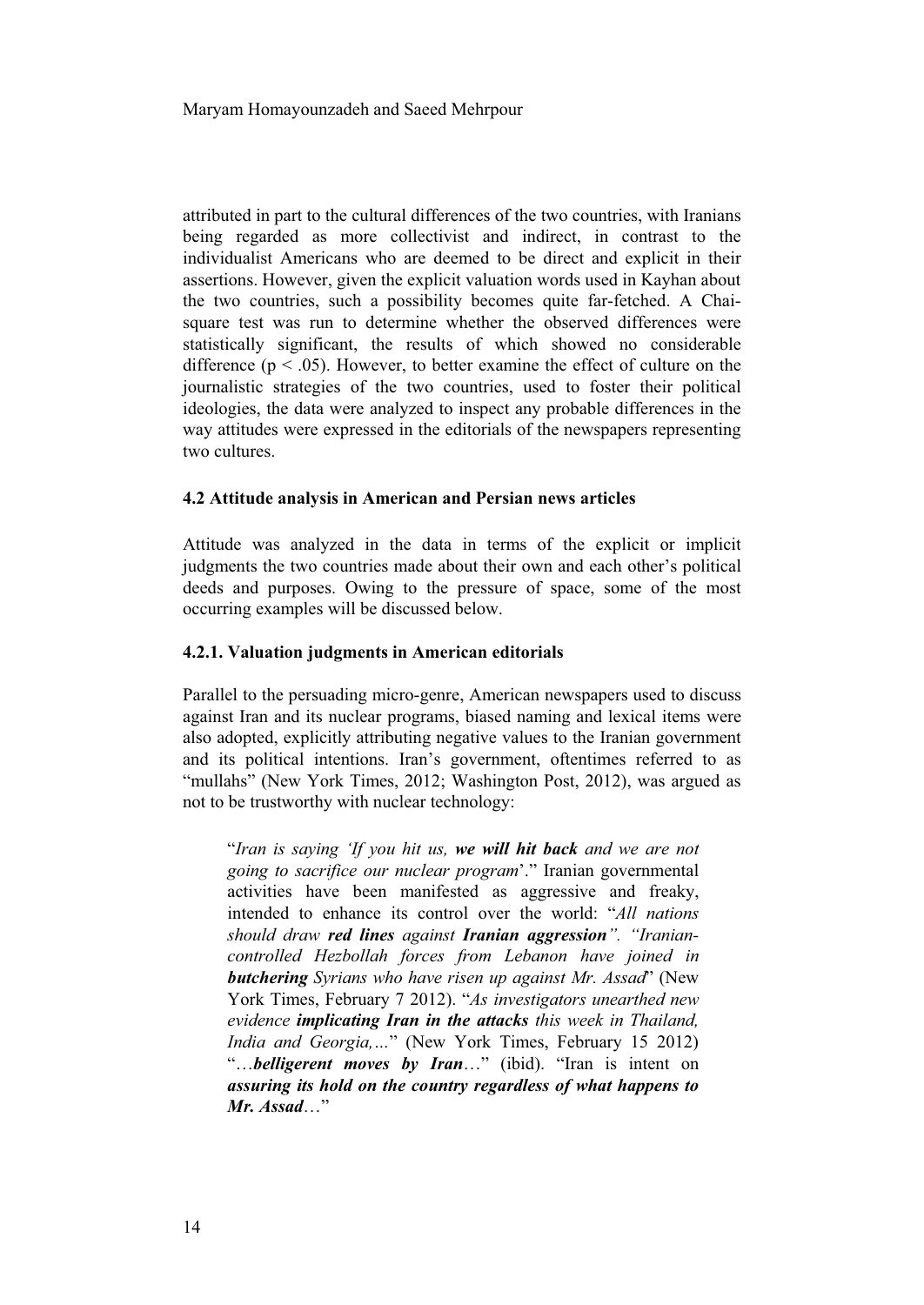Such negative attitudes about the country were further reflected in the warnings given in the two newspapers against Iran, its political intentions and nuclear programs. Sample examples are as follows. "*Ensuring that Iran is evicted from its regional hub would cut off Iran's access to its proxies (Hezbollah in Lebanon and Hamas in Gaza) and visibly dent its domestic and international prestige, possibly forcing a hemorrhaging regime in Tehran to suspend its nuclear policies*". "... *rid the world of the Iranian menace* to *international security and well-being*".

Iran's nuclear programs, so represented in the editorials of the two newspapers as untrustworthy and a serious threat to the world, advance the formation of Orientalism as an ideology against the Orient (Izadi & Saghaye-Biria, 2007). Hartley regards Orientalism as a discursive conception of the Orient that involves a binary opposition, finding "the West as central in modern enlightened thought and the Orient as the mysterious Other" (2002, p. 170). Such a representation of Iran as a threat to the international security entails, according to Izadi and Saghaye-Biria (2007) a major theme of Orientalism. The ideology is further promoted through the confrontation of Israel with Lebanon, as highlighted in some of the examples above. Furthermore, the theme of West versus Iran is another Orientalist theme observed within the analyzed texts, for instance: "… *Israel and the West must prevent [Iran] at all costs*" (New York Times…), "… *the United States, Israel and many Western nations*" are suspicious that "*Iran is developing nuclear weapons*" (Washington Post February 2012).

#### **4.2.2 Capability judgments in the American editorials**

The diction of the two American newspaper editorials was further found to promote negative assumptions about the capability of Iran. The following examples, culled from some of the most recent issues of the New York Times and Washington Post, can more explicitly clarify the point. "*The Obama administration dismissed the latest threats from Iran*…" (Washington Post, February, 2012). "*What we see is provocative acts, defiant acts, statements that are designed to distract attention from the demonstrated impact that the sanctions are having…". "the State Department played down the nuclear accomplishments, describing them as 'hyped' and 'not terribly impressive'"*. "*Iran appeared to have made only a modest step in its efforts to create…". "… Iran tends to speak loudly but carries a small stick…". "Their alleged terror attacks projected incompetence more than fear, their announced nuclear progress is likely exaggerated and their threat to preemptively cease oil exports to Europe turned out to be another bluff"* (New York Times). "*The Iranians have for many months been putting out calendars of accomplishments, and based on their own calendars they are many, many months behind". "Ahmadinejad*-*s remarks appeared calibrated mostly for a*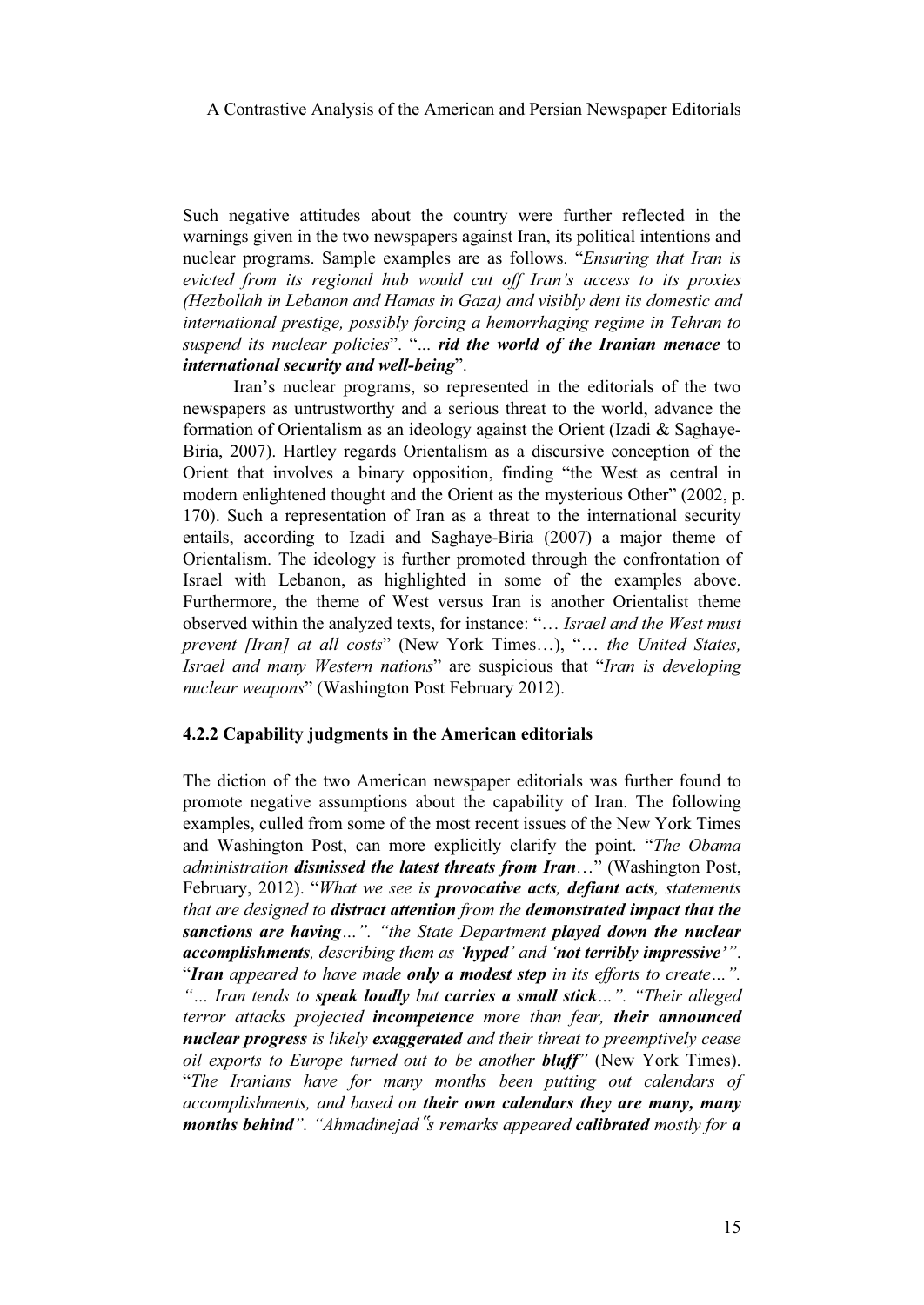*domestic audience"*. This backwardness attributed to Iran makes another theme of Orientalism, so defined by Izadi and Saghaye-Biria (2007).

However, at times, positive capability comments were observed about Iran in the two newspapers, which were, of course, quotations from authorities of the Iranian government, repressed by the negative remarks that followed.

#### **4.2.3 Attitude analysis in Iranian editorials**

Persian newspapers were analyzed to identify their preferred strategy in this war of words. The aim was to determine whether cultural differences between the two nations affected the journalistic strategies they adopted to construct ideologies. What follows is the results of the analysis.

Iranian newspapers appeared to ward off the Orientalist ideologies attributed to them in the American editorials through the humiliating evaluations they made about the Americans, Westerners and the opposition groups, and further by elevating their own accomplishments and a unified representation of the conservative parties. In fact, in addition to downgrading their rivals, the strategy adopted by the Americans, Iranian newspapers sought to avert the Orientalist and negative attitudes raised against them through the positive evaluations they made about the national incidents and government authorities and by fostering an ideal view of the nation state. Such strategies are significant for the national audience to promote their selfesteem and patriotism (Lihua, 2009).

However, these strategies were overtly noticeable within the microgenres of 'hortatory 'Exposition' and 'media discussion'. In the case of media exposition, which aims mainly to inform the readers of the new incidents and expose them to various perspectives in that regard, the concept of "indexing" (Bennet, 1990) alone advanced the formation of such ideologies. Rather than casting value judgments on the polices and events in the voice of the writers themselves, the newspapers, constraining their range of coverage merely to the news of interest to the national polices, tended to establish ideologies supporting the government. The Appendix section will provide sample examples of value representations in Persian newspapers.

# **4.2.4 Contrastive analysis of attitude representations in Persian and English newspapers**

Having analyzed the ideological representations in the editorials of the two languages, frequencies were counted of the number of times each type of evaluation was observed in the selected texts. A Chi-square test was then run to determine whether there existed any significant differences between the two cultures as concerning their preferred type of stylistic strategies to form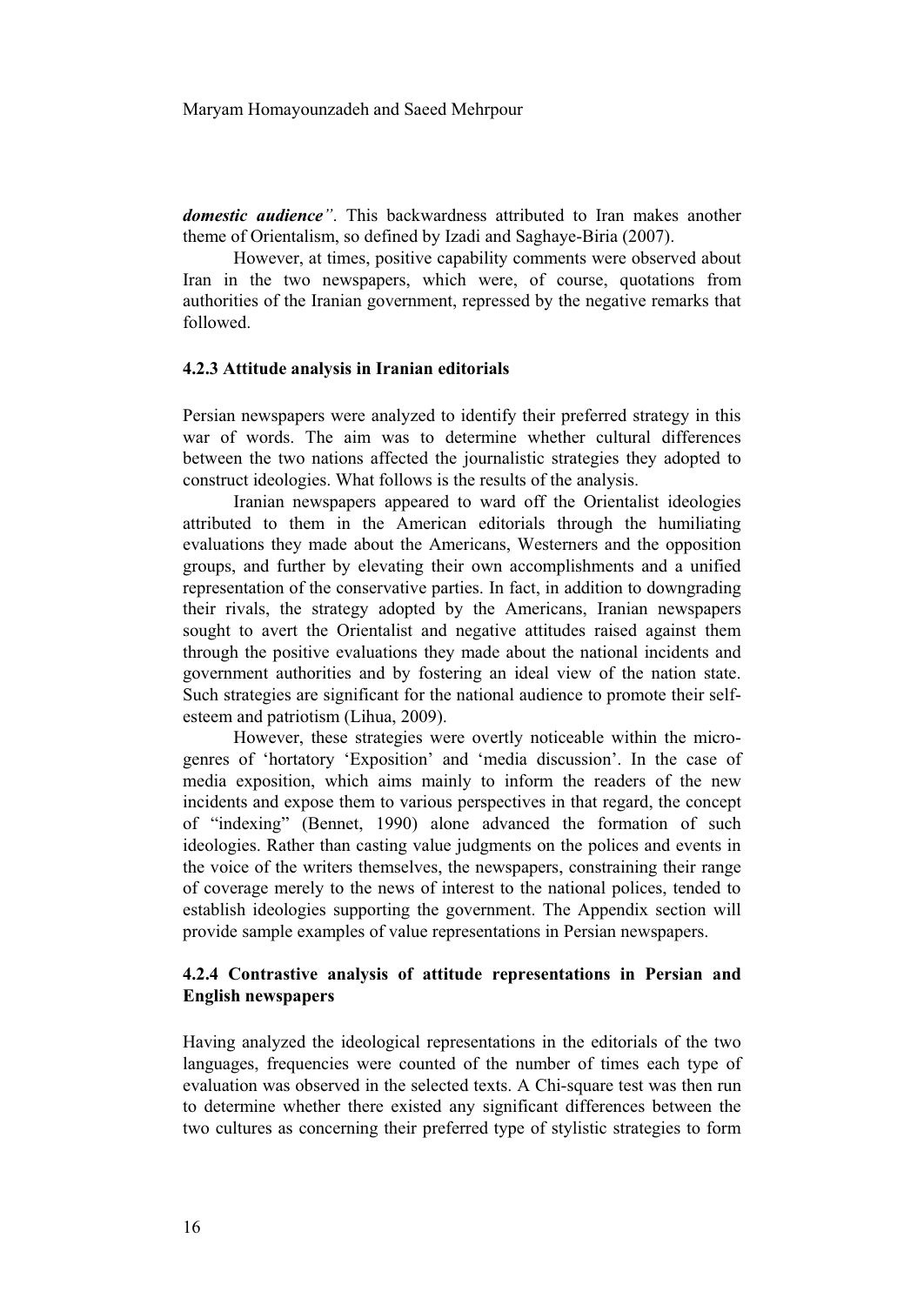public ideologies. The results revealed no significant differences ( $p < .05$ ). This finding could be accounted for in terms of the fact that the two nations, downgrading each other tended to promote their own interests and ideologies. Regarding the preferred micro-genres in each language, due to the limited number of explanation expository texts in the Persian data, and further the closeness of the 'media discussion' and 'argumentative expository' genres, no considerable differences can be said to exist between the two languages in this respect. Such results come in contrast to the findings of Wang (2007) who found Chinese and Australian texts significantly different in terms of micro genres used owing to their cultural differences. However, the insignificant findings of this study could be justified as considering the political clashes and war of words between the two countries, which result in the use of more or less similar rhetorical and stylistic strategies to promote their own political interests.

## **5 Summary and Conclusion**

This study involved primarily a contrastive analysis of English and Persian editorials in an attempt to determine whether culture affected the generic and stylistic strategies used in the editorials of the two languages to formulate ideologies. Three main research questions were posed regarding the specific rhetorical and stylistic strategies used in either of the two languages and whether there existed any significant differences between the two, which could be attributed to their distinct cultural values. 'Hortatory' and 'argumentative exposition' were found as the dominant micro-genres used in the American news articles. The two genres indeed follow the objective of persuading the audience to accept a particular proposition or conquer that things should be the way it is argued in the texts. Persian articles however, appeared in a wider variety of micro genres. Texts occurred mainly in the genres of 'media discussion', 'hortatory' and 'explanatory exposition'.

To determine whether such generic differences were statistically significant, a Chi-square test was run, which with a  $p \le 0.05$  did not show any considerable differences.

Data were further analyzed for the specific stylistic strategies used in the editorials of the two languages to form public ideologies. The aim was to detect any probable effects of culture. Negative judgments were detected in the American articles, which were found to promote the ideology of Orientalism against Iran and its nuclear programs. In response, Persian newspapers were revealed to not only overtly downgrade the American and Western policies against Iran, but also to explicitly elevate their own findings in an attempt to revert the negative ideology of Orientalism advanced against them. The Chi-squared test here did not reveal any considerable differences between the two languages either. This similarity was attributed to the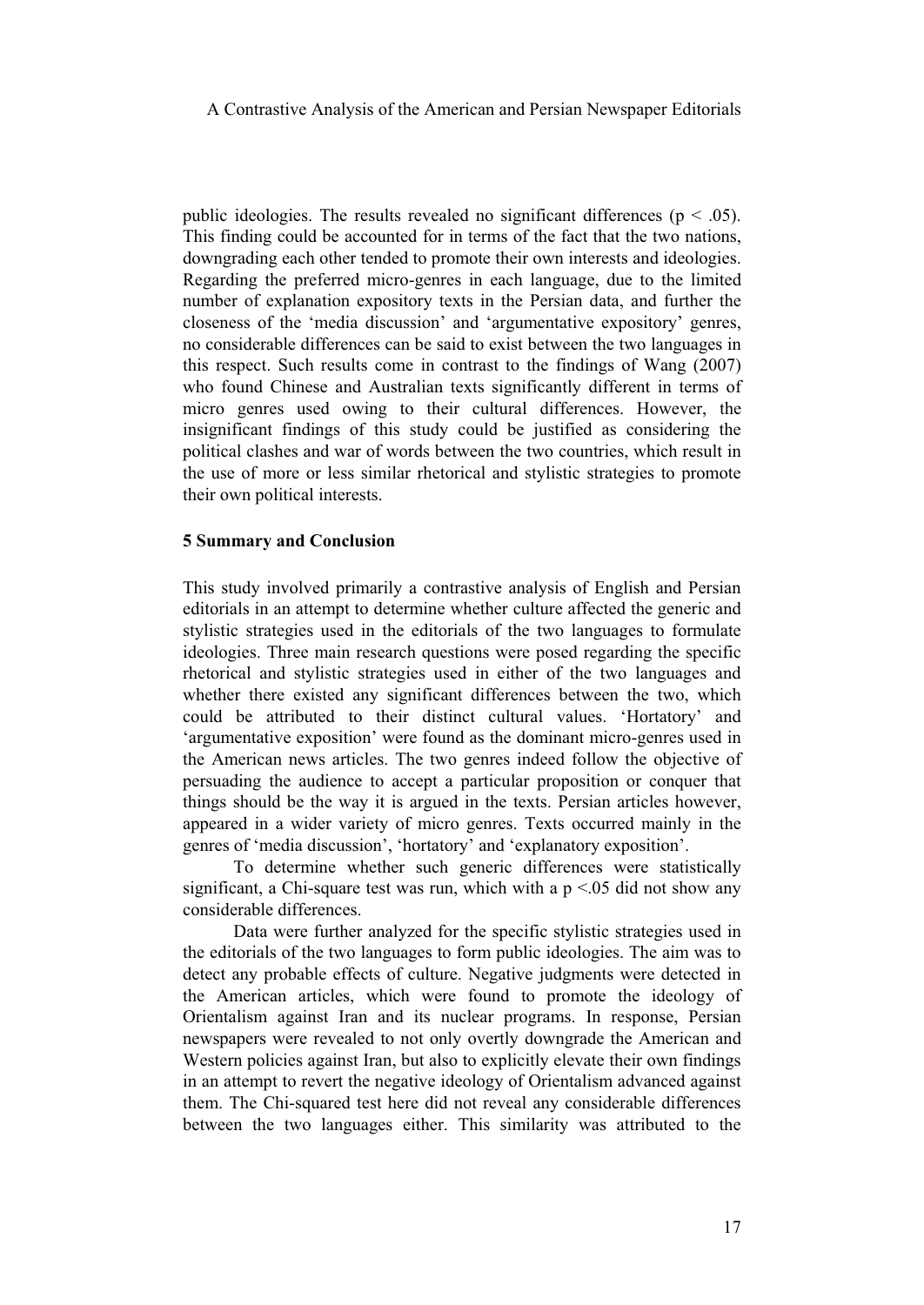political differences and the war of words between the two nations, discharging any probable effects of culture on their preferred journalistic strategy.

# **References**

- Ansary, H., & Babaii, E. (2002). Universal characteristics of EFL/ESL textbooks: A step toward systematic textbook evaluation. *The Internet TESL Journal*, 8, 1-9.
- Ansary, H., & Babaii, E. (2005). Generic integrity of newspaper editorials: A systemic functional perspective. *RELC Journal,* 271-295.
- Ansary, H., & Babaii, E. (2009). A Cross-cultural analysis of English newspaper editorials: A systemic-functional view of text for contrastive rhetoric research. *RELC Journal,40,* 211-249.
- Bennett, L. W. (1990). Toward a theory of press-state relations in the United States. *Journal of Communication*, *40*(2), 103-125.
- Bhatia, V. K. (2004). *Worlds of written discourse: A genre-based view.*  London: Continuum.
- Bolíver, A. (1994). The structure of newspaper editorials. In M. Coulthard (Ed.), *Advances in written text analysis* (pp. 276–294). London: Routledge.
- Bonyadi, A. (2010). The rhetorical properties of the schematic structures of newspaper editorials: A comparative study of English and Persian editorials. *Discourse and Communication, 4*, 323-342.
- Bunton, D. (1999). The use of higher level metatext in Ph. D theses. *English for Specific Purposes, 18*, 341-356.
- Chong, D., & Druckman, J. (2007). Framing public opinion in competitive democracies. *The American Political Science Review*, *101*(4), 637- 655.
- Connor, U. (2002). Contrastive rhetoric and academic writing: Multiple texts, multiple identities. *Forum: Applied Linguistics Newsletter*, *23*(1), 1- 6.
- Connor, U. (2004). Intercultural rhetoric research: Beyond texts. *Journal of English for Academic Purposes, 3*, 291-304.
- Connor, U. (2008). Mapping multidimentional aspects of research: Reaching to intercultural rhetoric. In U. Connor, U. Nagelhout & W. Rozycki (Eds.), *Contrastive rhetoric: Reaching to intercultural rhetoric* (pp. 299–315). Indiana: John Benjamins.
- Conner, U., Davis, K., & DeRycker, T. (1995). Correctness and clarity in applying for overseas jobs: A cross-cultural analysis of U. S. and Flemish applications. *Text, 15,* 457-475.
- Dantas-Whitney, M., & Grabe, W. (1989) *A comparison of Portuguese and English newspaper editorials.* Paper presented at the 23rd annual TESOL convention, San Antonio, TX.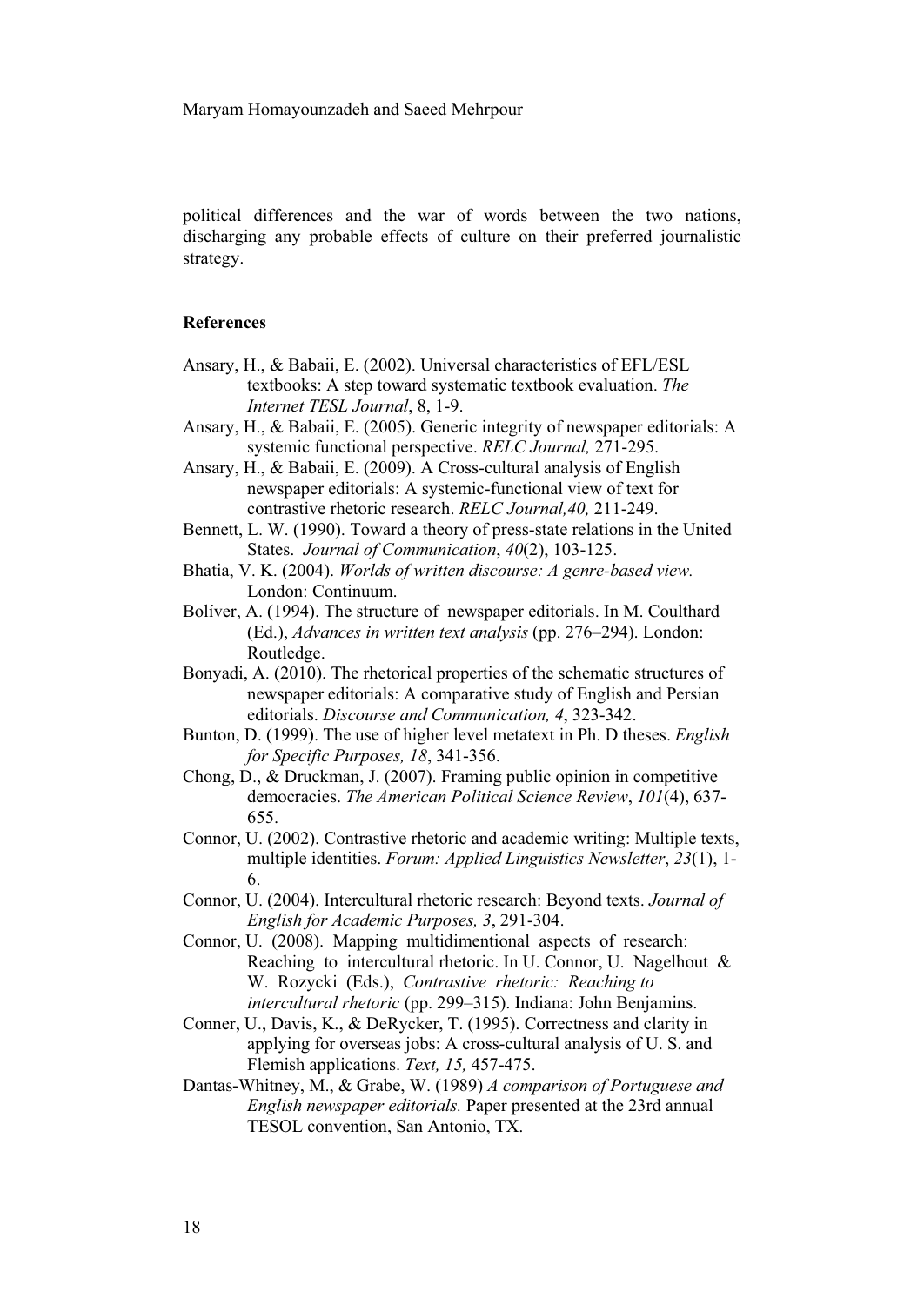Fairclough, N. (1989). *Language and power*. London: Longman.

Flower, R. (1991). *Language in the news*. London: Routledge.

- Flowerdew, J., & Dudley-Evans, T. (2002). Genre analysis of editorial letters to international journal contributors. *Applied Linguistics*, *23*(4), 463–489.
- Gitlin, T. (2003). *The whole world is watching*: *Mass media in the making and unmaking of the new left.* Berkeley: University of California Press.
- Hall, S. (1996). The problem of ideology: Marxism without guarantees. In D. Morely & K. Chen (Eds.), *Critical dialogues in cultural studies* (pp. 25-46). London: Routledge.
- Kaplan, R.B. (1966). Cultural thought patterns in inter-cultural education. *Language Learning, 16*, 1-20
- Kaplan, R. B. (2005). Contrastive rhetoric. In E. Hinkel (Ed.), *Handbook of research in second language teaching and learning* (pp. 375-392). Mahwah, NJ: Lawrence Erlbaum.
- Katajamak, H., & Koskela, M. (2006). The rhetorical structure of editorials in English, Swedish and Finnish business newspapers. *Teoksessa Proceedings of the 5th International AELFE Conference*, 215–219.
- Izadi, F., & Saghaye-Biria, H. (2007). A discourse analysis of elite American newspaper editorials: The case of Iran's nuclear program. *Journal of Communication Inquiry, 31*(2), 140-165.
- Kress, G. (1988). *Communication and culture*. Kensington, NSW: New South Wales University Press.
- Lihua, L. (2009). Discourse construction of social power: Interpersonal rhetoric in editorials of the China Daily. *Discourse Studies, 11*(1), 59-78.
- Martin, J. R. (2000a). Close reading: Functional linguistics as a tool for critical analysis. In L. Unsworth (Ed.), *Researching language in schools and communities*: *Functional linguistics approaches* (pp. 275–303). London: Cassell.
- Martin, J. R. (2000b). Beyond exchange: Appraisal system in English. In S. Hunston & G. Thompson (Eds.), *Evaluation in text: Authorial stance and the construction of discourse* (pp. 142–175). Oxford: Oxford University Press.
- Riazi, A. M., & Assar, F. (2001). A text analysis of Persian newspapers editorials. *Journal of Social Sciences and Humanities of Shiraz University*, 31& 32.
- van Dijk, T. (1988). *News as discourse*. Hillsdale, NJ: Lawrence Erlbaum.
- van Dijk, T. (1992). Racism and argumentation: "Race riot" rhetoric in tabloid editorials. In F. H.van Eemeren (Ed.), *Argumentation illuminated* (pp. 242-259). Dordrecht: Foris.
- Wang, W. (2007). The notions of genre and micro-genre in contrastive rhetoric research: Newspaper commentaries on the events of September 11<sup>th</sup>. *University of Sydney papers in TESOL*, 83-117.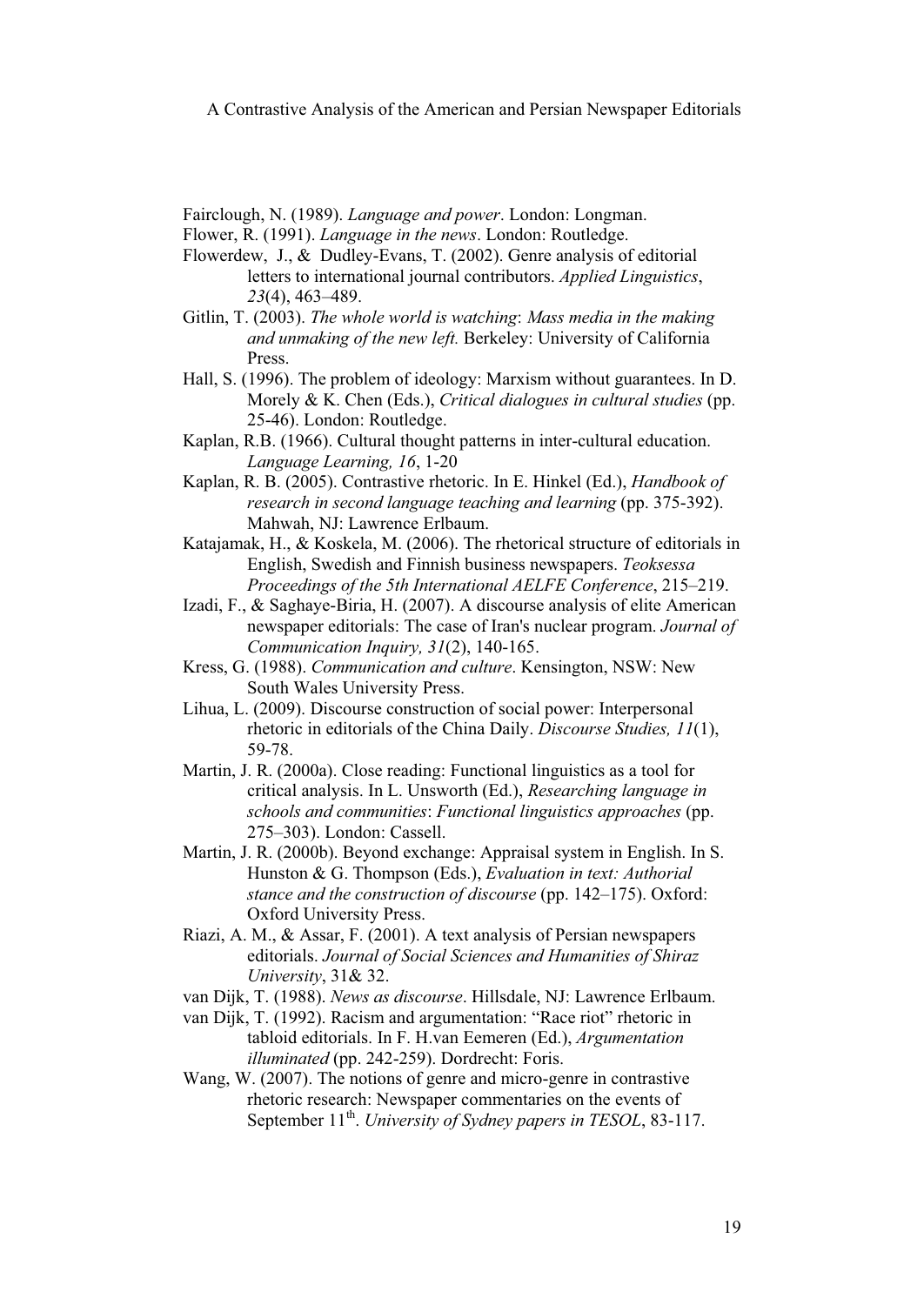Maryam Homayounzadeh Shiraz University Department of Language and Literature Shiraz University, Shiraz Iran. Phone: +98-917-187-1128 Email: maryamhomayounzadeh@gmail.com

Saeed Mehrpour Shiraz University Department of Language and Literature Shiraz University, Shiraz Iran. Phone: 98-917-711-7011 Email: smehrpur@rose.shirazu.ac.ir

Received: September 1, 2013 Revised: December 24, 2013 Accepted: December 27, 2013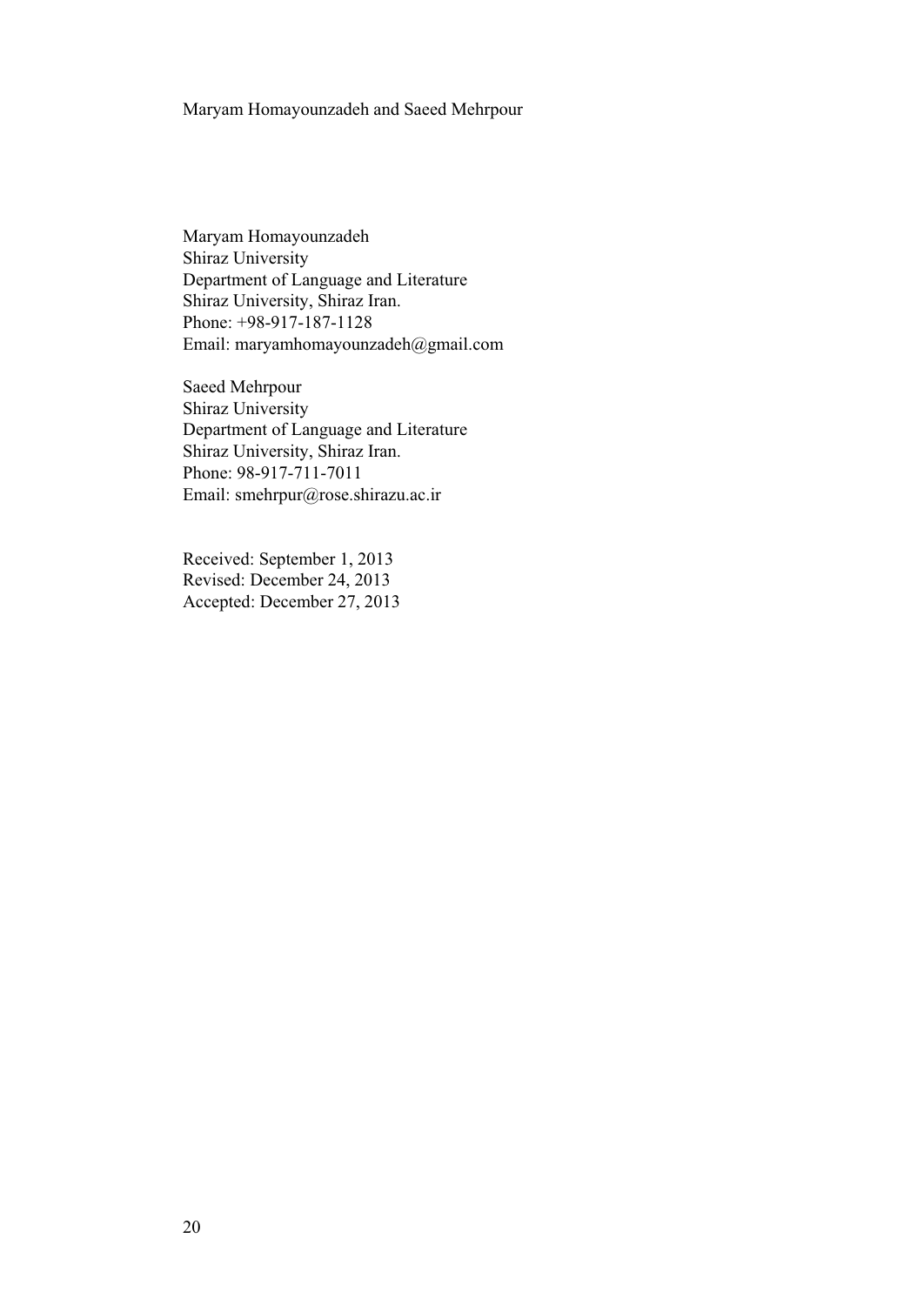# **Appendix**

| Washington Post |                                                                                                                                                                          |                                                                                 |  |  |  |  |
|-----------------|--------------------------------------------------------------------------------------------------------------------------------------------------------------------------|---------------------------------------------------------------------------------|--|--|--|--|
| Judgment:       | Negative                                                                                                                                                                 | Positive                                                                        |  |  |  |  |
| Capability      |                                                                                                                                                                          |                                                                                 |  |  |  |  |
|                 |                                                                                                                                                                          |                                                                                 |  |  |  |  |
| Newspaper       |                                                                                                                                                                          |                                                                                 |  |  |  |  |
| Keyhan          | Agha moosheh, Barayash tareh<br>ham khord nemikonand (3),<br>Agha moosheh ke az zendegi<br>sir shode bood, be<br>darookhaneh raft va goft: Agha<br>marge man darid? T=25 | Jebhe ye mottahed e Osoolgarayan,<br>Esteghbal e ghatebe ye Ommate<br>Hezbollah |  |  |  |  |
|                 | Arezoohayash ra bar bad rafte<br>mibinad.                                                                                                                                |                                                                                 |  |  |  |  |
| Ettelaat        | Goroohak haye monhaleh ye                                                                                                                                                | Ghodrat namayee navabeghe Irani,                                                |  |  |  |  |
|                 | kharej neshin, Soghoot                                                                                                                                                   | Tavanaee e Iran dar shekare                                                     |  |  |  |  |
|                 | kardegan (Anasore tondro) T=                                                                                                                                             | havapeymaee e jasoosi tahdidi ast                                               |  |  |  |  |
|                 | 12                                                                                                                                                                       | ke khatare an kamtar as dastyabee                                               |  |  |  |  |
|                 |                                                                                                                                                                          | e in keshvar be selahe hasteie nist.5                                           |  |  |  |  |
| Washington      | Stopped working, speeds are                                                                                                                                              | Tehran has the facilities to protect                                            |  |  |  |  |
| Post            | excruciatingly slow, become                                                                                                                                              | itself from the threat. Iran                                                    |  |  |  |  |
|                 | unusable,                                                                                                                                                                | considers itself to have been<br>waging a complicated cyber war                 |  |  |  |  |
|                 |                                                                                                                                                                          | since $2010$ .                                                                  |  |  |  |  |
|                 | Tehran's nuclear and other                                                                                                                                               |                                                                                 |  |  |  |  |
|                 | industrial facilities suffer                                                                                                                                             |                                                                                 |  |  |  |  |
|                 | periodic cyber attack, but                                                                                                                                               |                                                                                 |  |  |  |  |
| New York        | President M. A. & Iran's                                                                                                                                                 | Iran has discovered two espionage                                               |  |  |  |  |
| Times           | supreme leader lashed out at                                                                                                                                             | viruses. The malware did no harm                                                |  |  |  |  |
|                 | the west, condemning the                                                                                                                                                 | to Iran's nuclear or industrial sites                                           |  |  |  |  |
|                 | recent assassinations of Iranian                                                                                                                                         | (ID), Iran's nuclear facilities posses                                          |  |  |  |  |
|                 | scientists,                                                                                                                                                              | the technology and skills to deal                                               |  |  |  |  |
|                 |                                                                                                                                                                          | with malicious software.                                                        |  |  |  |  |

# **A. Judgment of Capability in Kayhan, Ettelaat, New York Times and Washington Post**

# **B. Judgment of Propriety in the Selected Editorials**

|           | D. Judgment 01 Tropriety in the Selected Editorials                |
|-----------|--------------------------------------------------------------------|
| Propriety | Negative                                                           |
|           |                                                                    |
| Newspaper |                                                                    |
| Keyhan    | Bedehkartarin keshvare jahan (America), estisale (America), Rejime |
|           | ghasebe Sahyonisti                                                 |